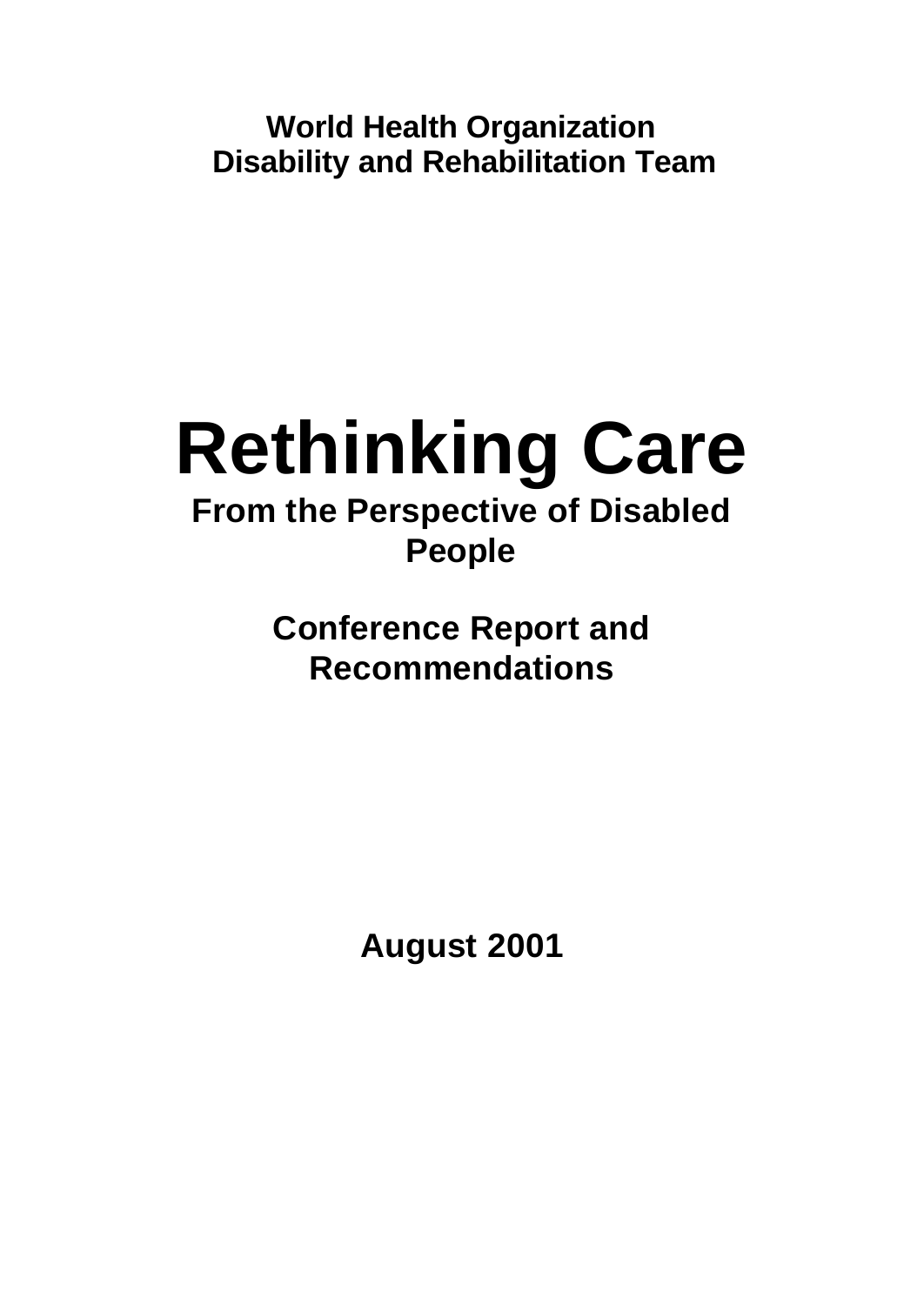# *Rethinking Care*

| Contents |                                                                                                                          | Page |
|----------|--------------------------------------------------------------------------------------------------------------------------|------|
|          | <b>Acknowledgements</b>                                                                                                  | 3    |
|          | <b>Executive summary</b>                                                                                                 | 4    |
|          | 1. Introduction                                                                                                          | 6    |
|          | 2. Background: the growing demand for change                                                                             | 8    |
|          | 3. Conference aims and objectives                                                                                        | 9    |
|          | 4. Language, meaning and rethinking 'care'                                                                               | 10   |
|          | 5. Organiÿ÷lion of the conference                                                                                        | 12   |
|          | 6. Current situation (Monday 23 April)                                                                                   | 13   |
|          | 7. Needs and challenges (Tuesday 24 April)                                                                               | 20   |
|          | 8. Recommendations                                                                                                       | 23   |
|          | <b>Further reading</b>                                                                                                   | 29   |
|          | Appendix 1: UN Standard Rules 1–4 on the<br><b>Equalization of Opportunities for Persons with</b><br><b>Disabilities</b> | 31   |
|          | <b>Appendix 2: List of participants</b>                                                                                  | 36   |
|          | Appendix 3: Conference programme                                                                                         | 42   |
|          | <b>Appendix 4: Presentations</b>                                                                                         | 47   |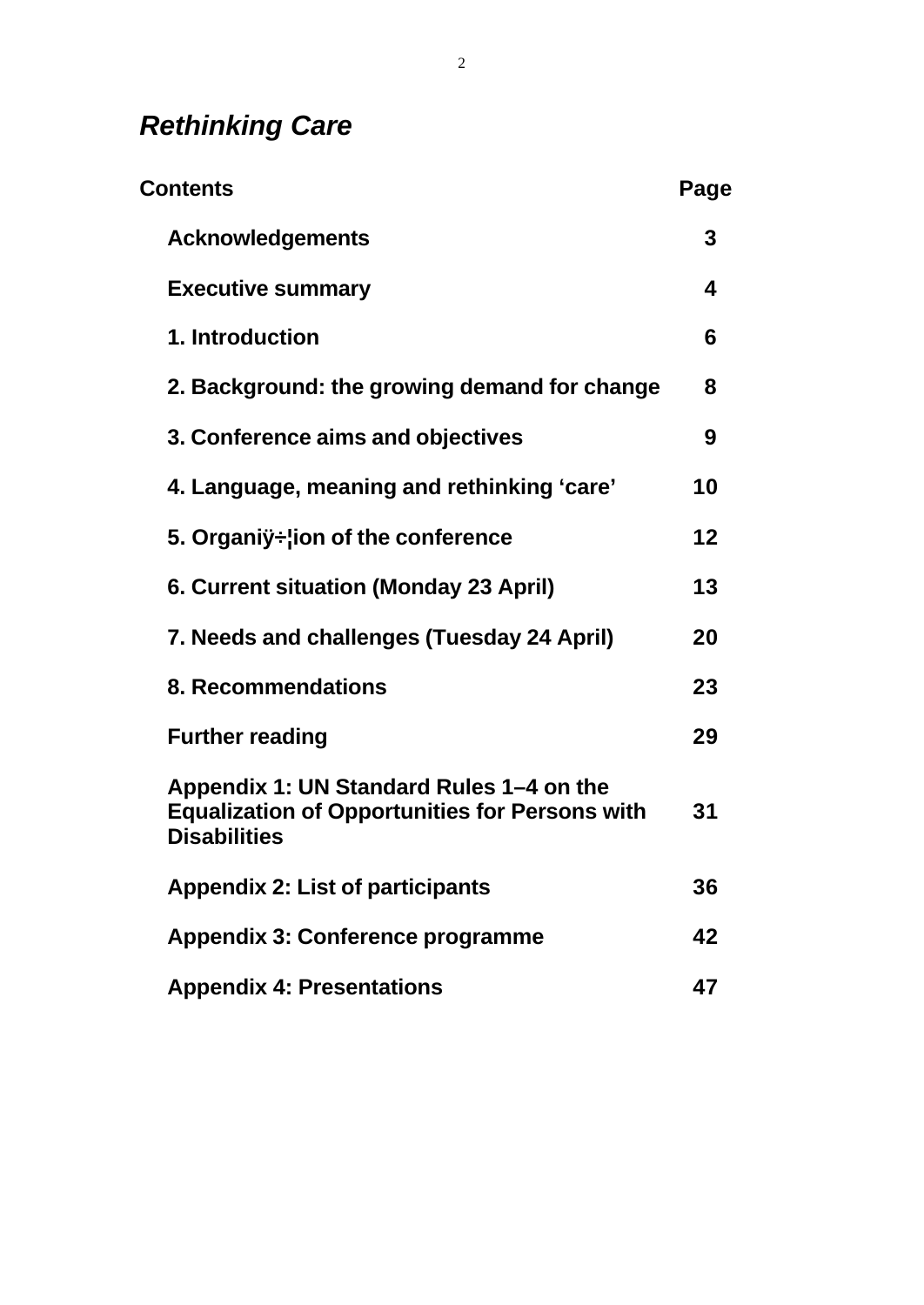#### **Acknowledgements**

This report would not have been possible without the assistance and commitment of a great many people, including disabled persons themselves, parents of disabled children, service providers, policy-makers, politicians, and academics who contributed to the *Rethinking Care Initiative*, as well as those who attended the *Rethinking Care Conference*.

Very special thanks go to Ann Goerdt, for her patience and assistance in collecting the material from the Conference, and to Colin Barnes, as an excellent author of this Report. In addition, Colin Barnes contributed considerably to the preparations of the Conference and provided support to the WHO Disability and Rehabilitation Team.

The Local Organizing Committee comprised representatives from the Norwegian Ministry of Health and Social Affairs, the Norwegian State Council on Disability, the Norwegian Association for the Disabled, the Norwegian Federation of Organizations of Disabled People and experts on disability issues. This Committee, chaired by Anne Sofie Trosdahl Oraug, is gratefully acknowledged for the preparation and organization of the Conference. Eli Knosen, a WHO consultant acting as coordinator for the conference participants, is also acknowledged. Many thanks are extended to the Norwegian Government for providing the necessary resources to stage this important sequence of events.

#### Comments from the author

\_\_\_\_\_\_\_\_\_\_\_\_\_\_\_\_\_\_\_\_\_\_\_\_\_\_\_\_\_\_\_\_\_\_\_\_\_\_\_\_\_\_\_\_\_\_\_\_\_\_\_\_\_

Any misrepresentation therefore is unintentional and the sole responsibility of the author: Colin Barnes.

It is important to mention at the outset that the author of this Report has tried to synthesize and reproduce as faithfully as possible the proceedings of and recommendations from the entire *Rethinking Care Initiative* without undue duplication or distortion of meaning. This has been a difficult task not only because of the number of people involved and the various views expressed, but also because many participants were not communicating in their first language.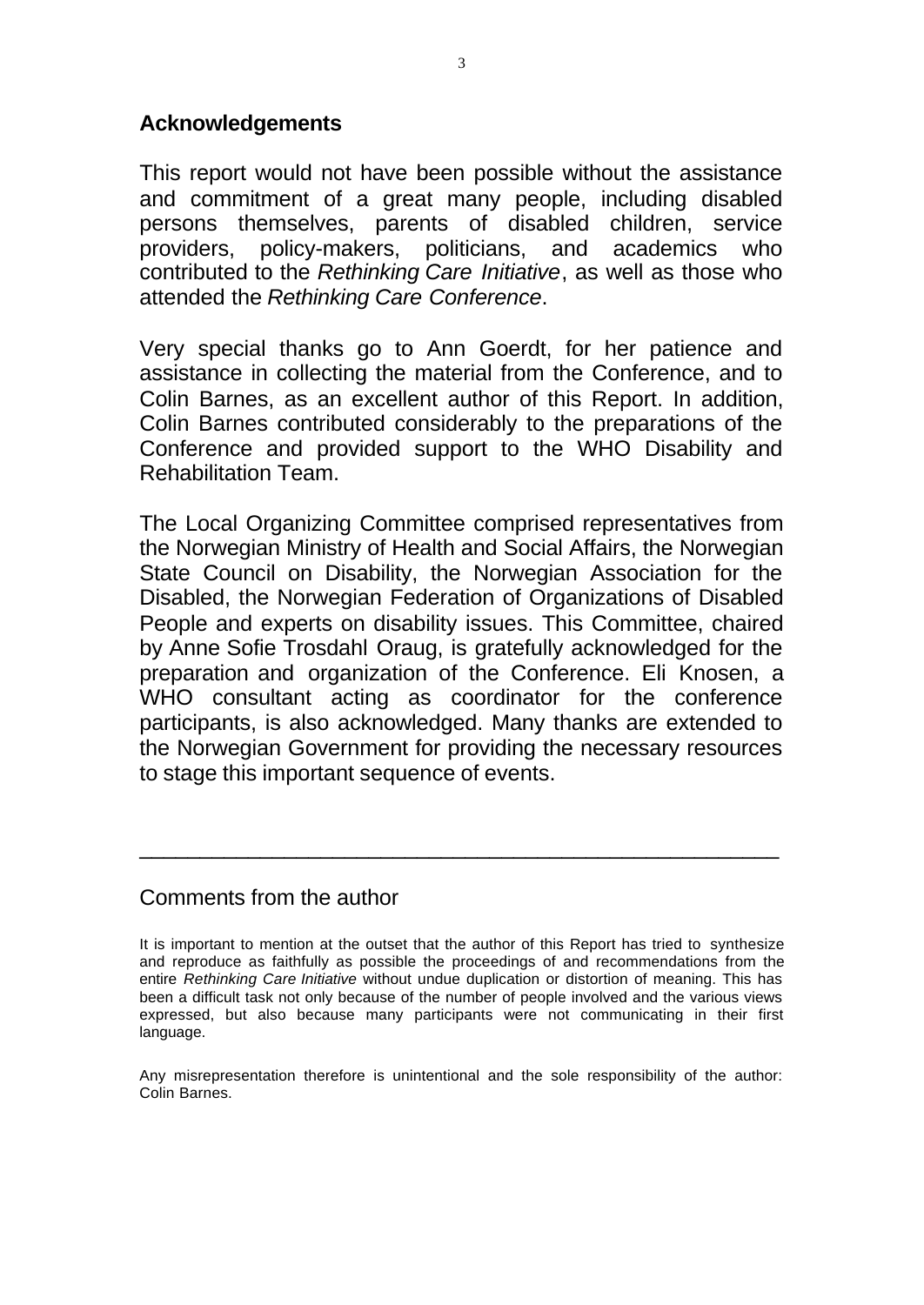#### **Executive summary**

Although it is two decades since the United Nations *International Year of Disabled People*, people with disabilities throughout the world still encounter severe economic, cultural and social deprivations. The problem is generally worse for those living in rural areas and is especially acute for *all* disabled people living in low-income states.

Clearly, health and rehabilitation can no longer be understood solely in terms of orthodox medical interventions and conventional notions of 'care'. These centre almost exclusively on the perceived limitations of individuals rather than on society's failure to accommodate the needs of people with disabilities. Thus, there is an urgent need for an approach that cares not only about disabled people but also about society and its structure.

Responding to this insight, the WHO *Rethinking Care Initiative and Conference* brought together disabled people and other stakeholders from high- and low-income countries to identify key issues and propose recommendations for Member States to address this need.

Recommendations included the recognition that Member States must adopt a holistic approach that incorporates the introduction of policies to eliminate poverty and secure equal access to *all*  community-based services and facilities. These include medical services, education, employment, housing, transport, and public amenities.

This must be accompanied by the introduction of comprehensive and enforceable anti-discrimination laws and policies to secure the active and meaningful involvement of people with disabilities and their organizations in all future policy developments.

States must adopt a truly inclusive approach to these issues that addresses equally the needs of *all* disabled people. This includes women with disabilities, children with disabilities, and people with complex and/or multiple impairments with potentially high dependency needs.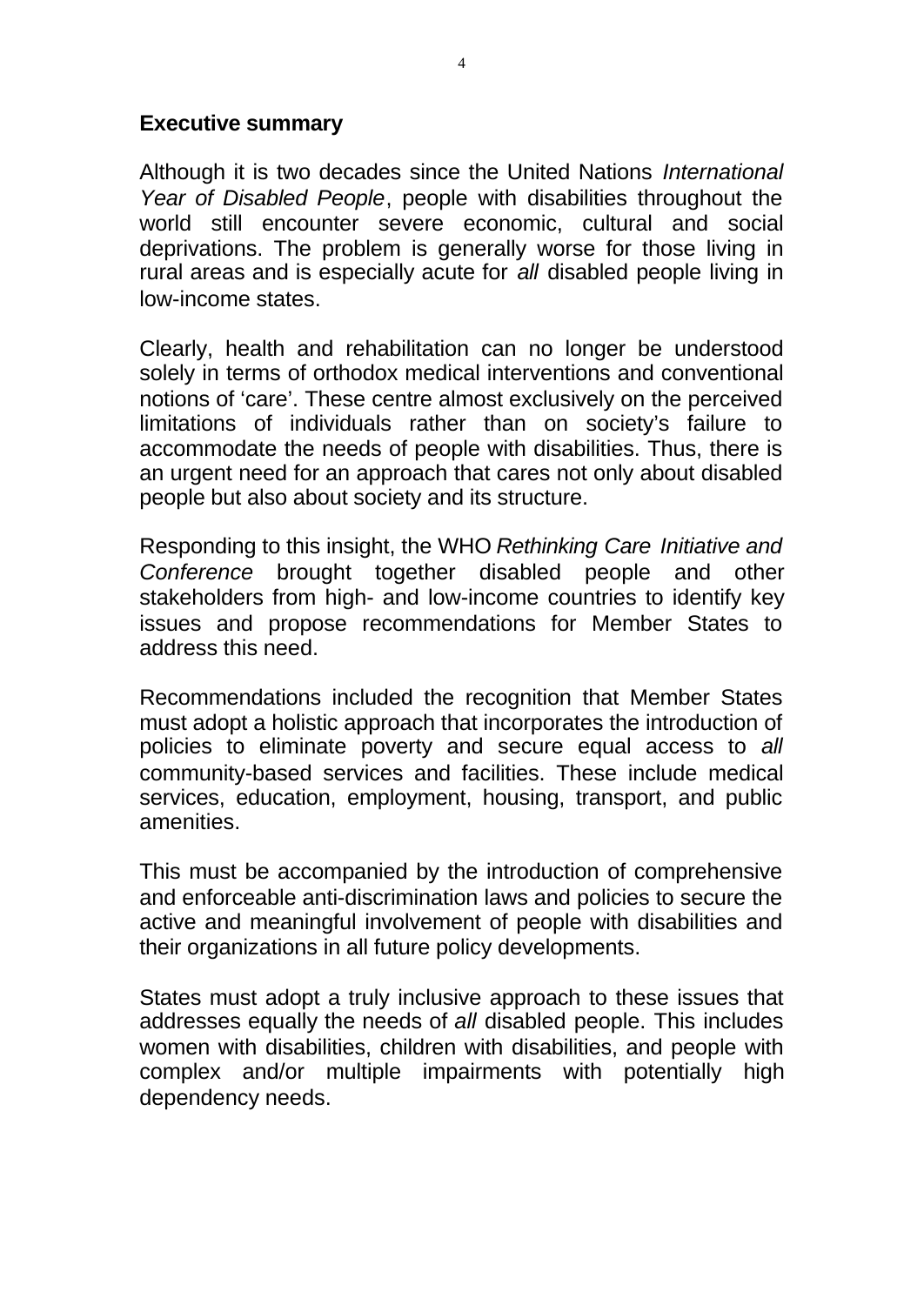From the perspective of disabled people, access to medical and related services is a basic human right and, therefore, must *not* be determined by the ability to pay. Thus, several important and practical recommendations have been devised for the future implementation of the first four United Nations *Standard Rules on the Equalization of Opportunities for Persons with Disabilities.*  These concern medical care, rehabilitation, support services and awareness-raising.

The responsibility for introducing and financing these developments rests with national governments. High-income states, international monetary institutions and transnational organizations should make resources available to the governments of low-income countries that do not have the means to secure these developments.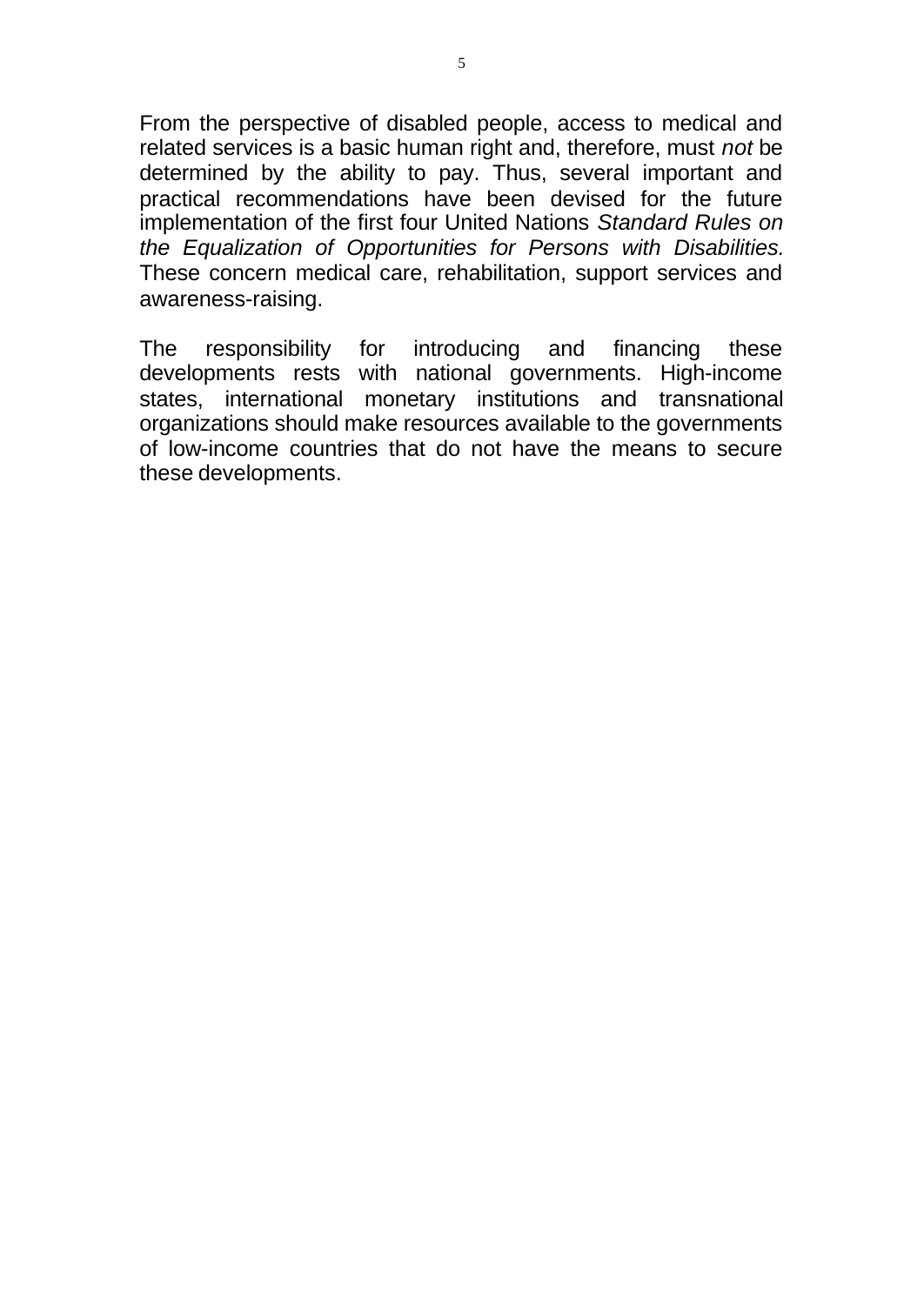#### **1. Introduction**

"Everything is structured in such a way that people with disability are entirely left out." *(A student with disabilities: Ghana)* 

"Over the fifteen years of my disability, I have learned what it is like to be isolated, segregated, and discriminated against. I know this not only because of my own experience, but because I have joined an organization of others who have the same condition, and who have the same experiences." *(A psychiatric system survivor: United States of America)* 

"Disabled people have been the most destitute of Africans. Government planners have tended to emphasize the majority and thus they have ignored the needs of disabled people and their families. African society already accorded women a lower status than men... disabled women face discrimination because they are women and because they are disabled." *(A disabled woman: Zambia)* 

"We (disabled people) have to gain control of our own lives, our own physical rehabilitation, our own personal assistance." *(A disabled activist: Belgium* )

"Today's challenge is the participation of disabled people as members of civil society; as leading characters in the diagnosis, elaboration and evaluation of public policies... so as to reach a better approach." *(A disabled lawyer: Chile)* 

"Society has to acknowledge that, until there is a coordination of effort between a range of medical, allied health, and developmental services, families (with disabled children) will go on facing stress and pain." *(A professional working with families with disabled children: India)* 

"All treatment should have the objective to improve human life, not just the body." *(A representative of an international nongovernmental organization for people with disabilities)* 

These statements represent the wide range of views submitted to the World Health Organization (WHO) *Disability and Rehabilitation*  (DAR) Team during the year 2000. They were received in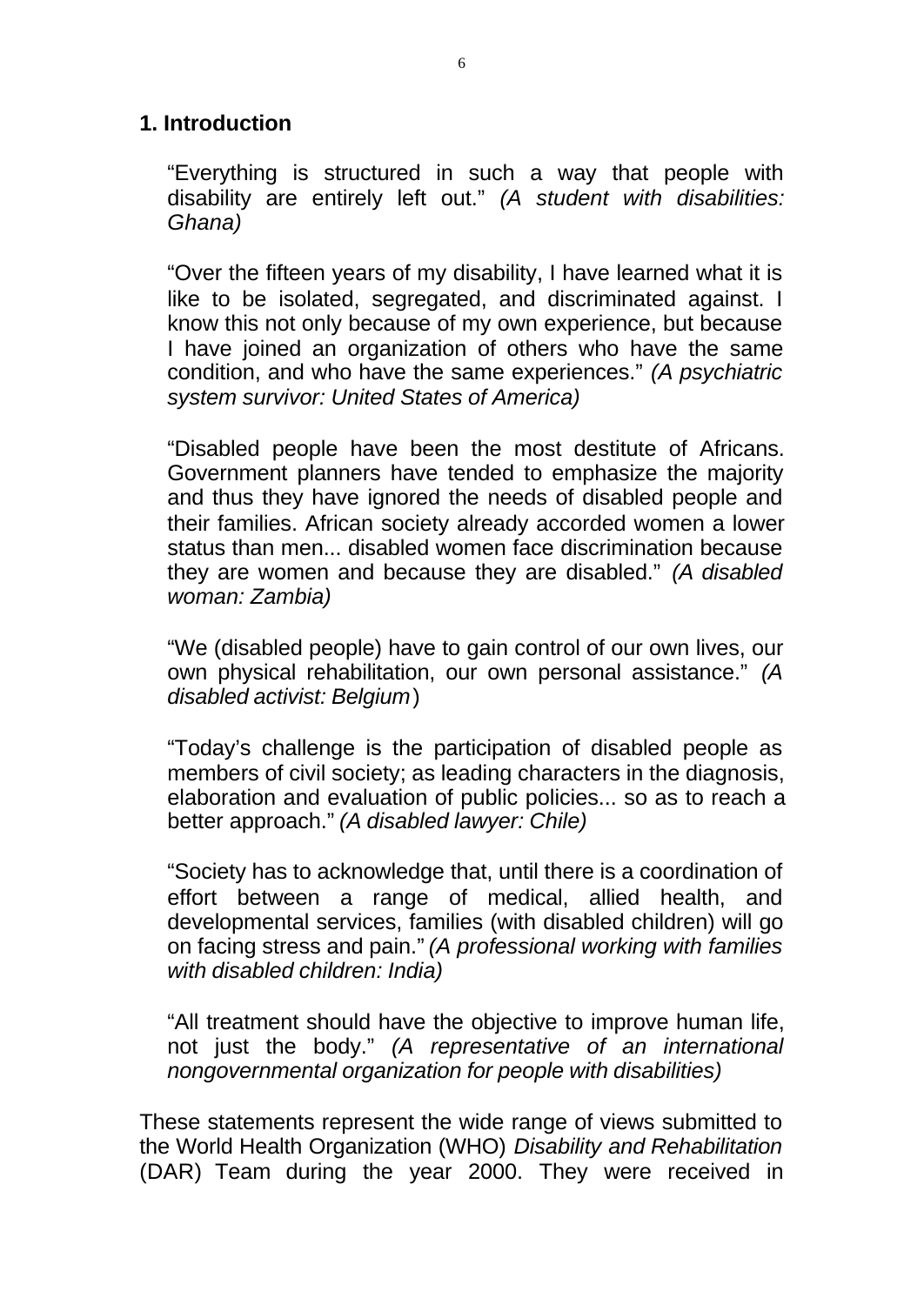response to an informal request for testimonials from people with disabilities, parents and 'carers' of disabled individuals throughout the world on their experience of disability and rehabilitation. Over 3500 responses were received, almost 80% from disabled individuals themselves and many by email.

What is striking about the testimonials is the alarming degree of multiple deprivation experienced: economic, political and social. Also striking is that this situation is widely attributed to the inadequacy and/or ineffectiveness of current 'care' services, both medical and rehabilitational, for this increasingly large section of the world's population.

While this is the case in all countries, whether high-income ('developed') or low-income ('developing'), it is particularly acute in the low-income nations where medical and rehabilitation resources are disturbingly scarce, and where abject poverty is a common experience. There is growing disenchantment with the current provision of services amongst both users and providers that can be traced back to the 1960s.

Thus, there is an urgent need for a substantial reformulation of current thinking on services for people with disabilities and their families at the international level. The WHO *Rethinking Care Initiative and Conference* has marked a significant stage in this process.

The conference brought together stakeholders from all over the world to reflect on and discuss current policies within the context of the first four United Nations (UN) *Standard Rules on the Equalization of Opportunities for Persons with Disabilities*. These four rules concern the provision of awareness-raising, medical care, rehabilitation and support services (see Appendix 1). There are 18 other Standard Rules covering different aspects of economic and social life but only the first four fall within the WHO remit. The Standard Rules were adopted by the UN General Assembly in 1993 and are shortly to be reviewed.

Organized by the DAR Team, mainly funded by the Norwegian Government, and hosted by the Norwegian Ministry of Health and Social Affairs, the *Rethinking Care Conference* was held on 22–25 April 2001 at the *SAS Radisson Hotel*, Oslo. Participants included people with disabilities, parents and 'carers' of disabled individuals,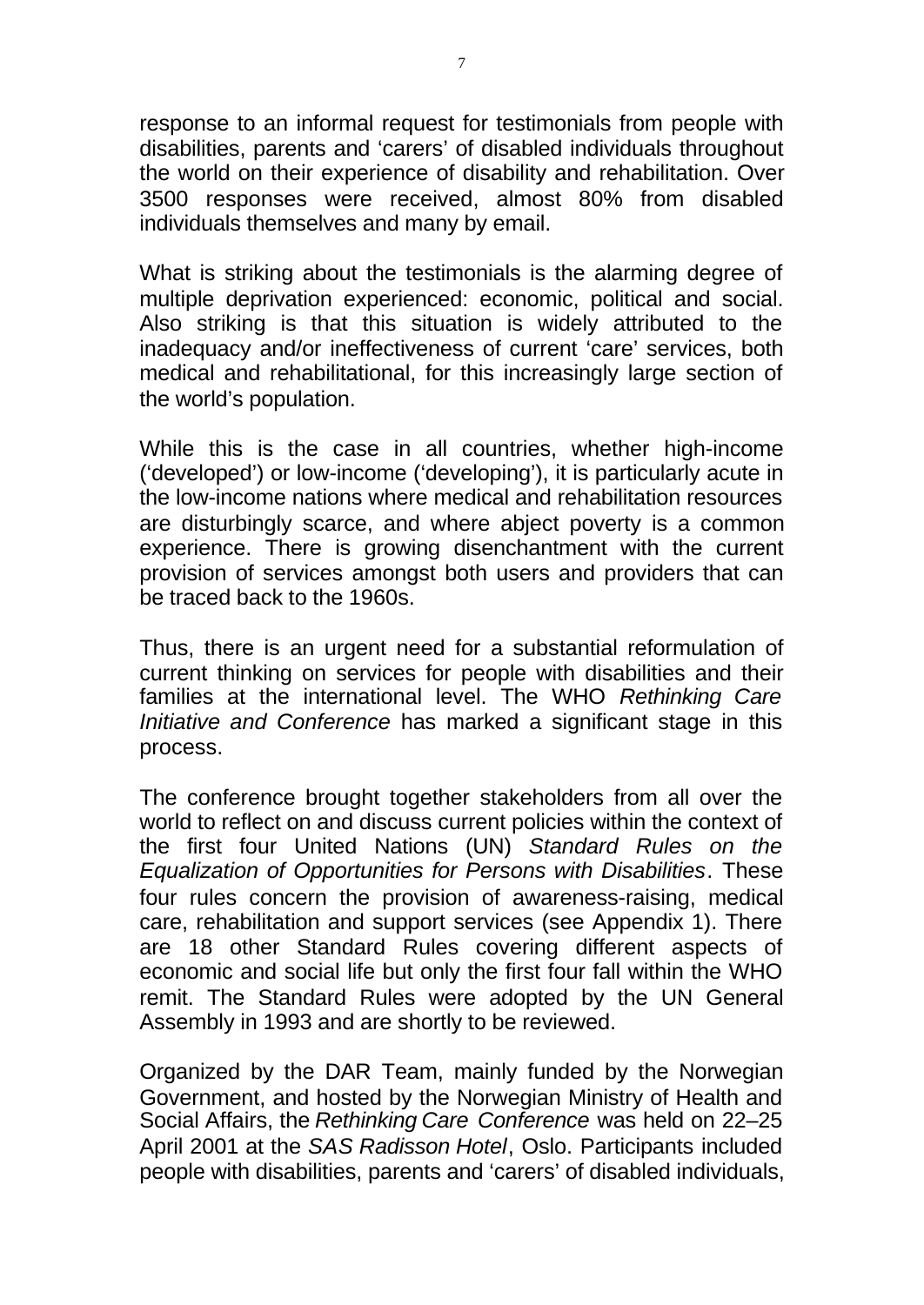rehabilitation professionals, politicians and policy-makers (see Appendix 2).

# **2. Background: the growing demand for change**

The general disenchantment with disability services began in the late 1960s with the politicization of disability by disabled activists and disability organizations in different parts of the world. Notable early examples include the American Independent Living Movement (ILM), the Swedish Self Advocacy Movement and a host of self-help groups throughout Europe.

Orthodox thinking on the causes of disability was increasingly challenged and so too were the organization and structure of the services upon which the overwhelming majority of disabled people had to depend. People with disabilities around the world began not only to demand greater participation in the organization and running of disability services, but also to develop their own.

The movement grew in stature and confidence during the 1970s and culminated in the formation of Disabled Peoples' International (DPI). The DPI is an international umbrella organization controlled and run exclusively by disabled people. It held its first World Congress in Singapore in 1981.<sup>1</sup>

These initiatives generated a flurry of activity at the national and international levels. Several national governments now have some form of anti-discrimination law to secure the equal rights of disabled persons. Government responsibility for securing such equal rights was formally recognized at the international level by the UN in 1981: the UN *International Year of Disabled People*.

One year later the UN General Assembly adopted by consensus a *World Programme of Action Concerning Disabled Persons*  outlining a global strategy on the prevention of disability and the realization of the full potential of disabled persons. The following ten years were designated the UN *Decade of Disabled Persons*. Between 1990 and 1993 Member States in close collaboration with international disabled peoples' organizations developed the UN *Standard Rules on the Equalization of Opportunities for Persons with Disabilities*.

<sup>&</sup>lt;sup>1</sup> DPI. *Disabled Peoples' International, Proceedings of the First World Congress, Sweden, Disabled* Peoples' International, 1981.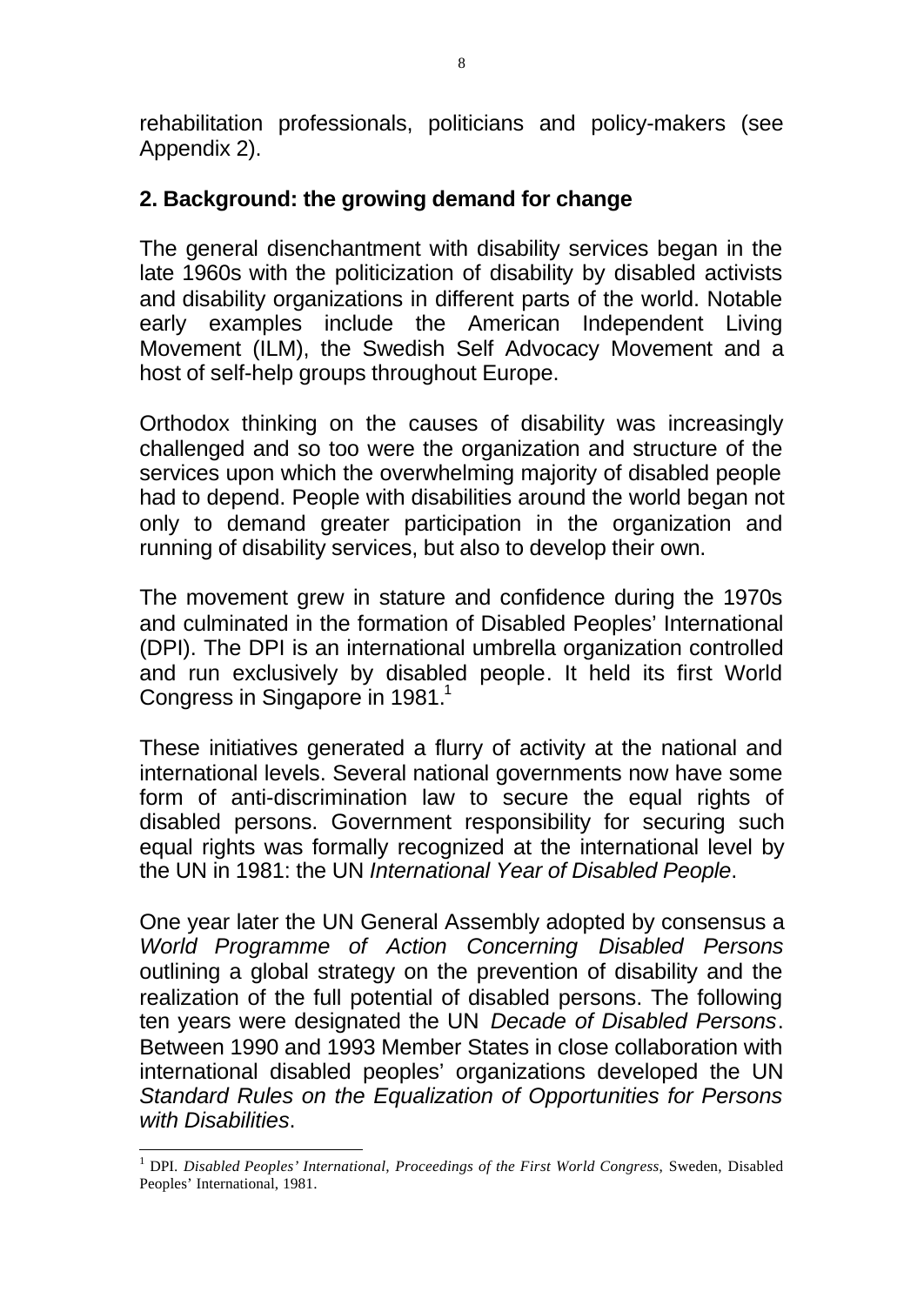These developments generated a gradual realization that persons with disabilities should play a greater role in the development and delivery of disability and rehabilitation services. Equally important is the recognition that in all countries residential facilities are appropriate for acute conditions and particular medical treatments only, and that disability services and support should be situated within, rather than without, the community. However, meaningful progress has been relatively slow.

Nonetheless, the DAR Team has actively supported these developments. Located in the Department for the Management of Noncommunicable Diseases at the WHO, its mission is to enhance the quality of life and equality of opportunity for disabled people by supporting Member States in framing policy, developing appropriate services, and strengthening community participation. It has promoted and supported several Community-Based Rehabilitation (CBR) projects in developing countries during the last 25 years.

These efforts have led to a growing recognition that health and disability can no longer be understood in purely medical terms and that a more holistic approach is required. This prompted the DAR Team to devise the *Rethinking Care Initiative and Conference*, which included the commissioning of the *Rethinking Care*  discussion paper by the internationally renowned disability activist and scholar, Vic Finkelstein, the request for testimonials and additional papers<sup>2</sup> and the organization of the *Rethinking Care Conference*.

#### **3. Conference aims and objectives**

The primary aim of the *Rethinking Care Conference* was to:

"give disabled people requiring health and social support an opportunity to contribute to the process of Rethinking Care with respect to policy regarding the development of health and social services, and, in so doing, provide new insights and knowledge for the formulation of appropriate recommendations for WHO Member States".

To fulfil this aim the conference set out to achieve the following objectives:

<sup>2</sup> These papers and testimonials are available from the WHO, Geneva, as two documents: *Rethinking Care from Different Perspectives* and *Voices.*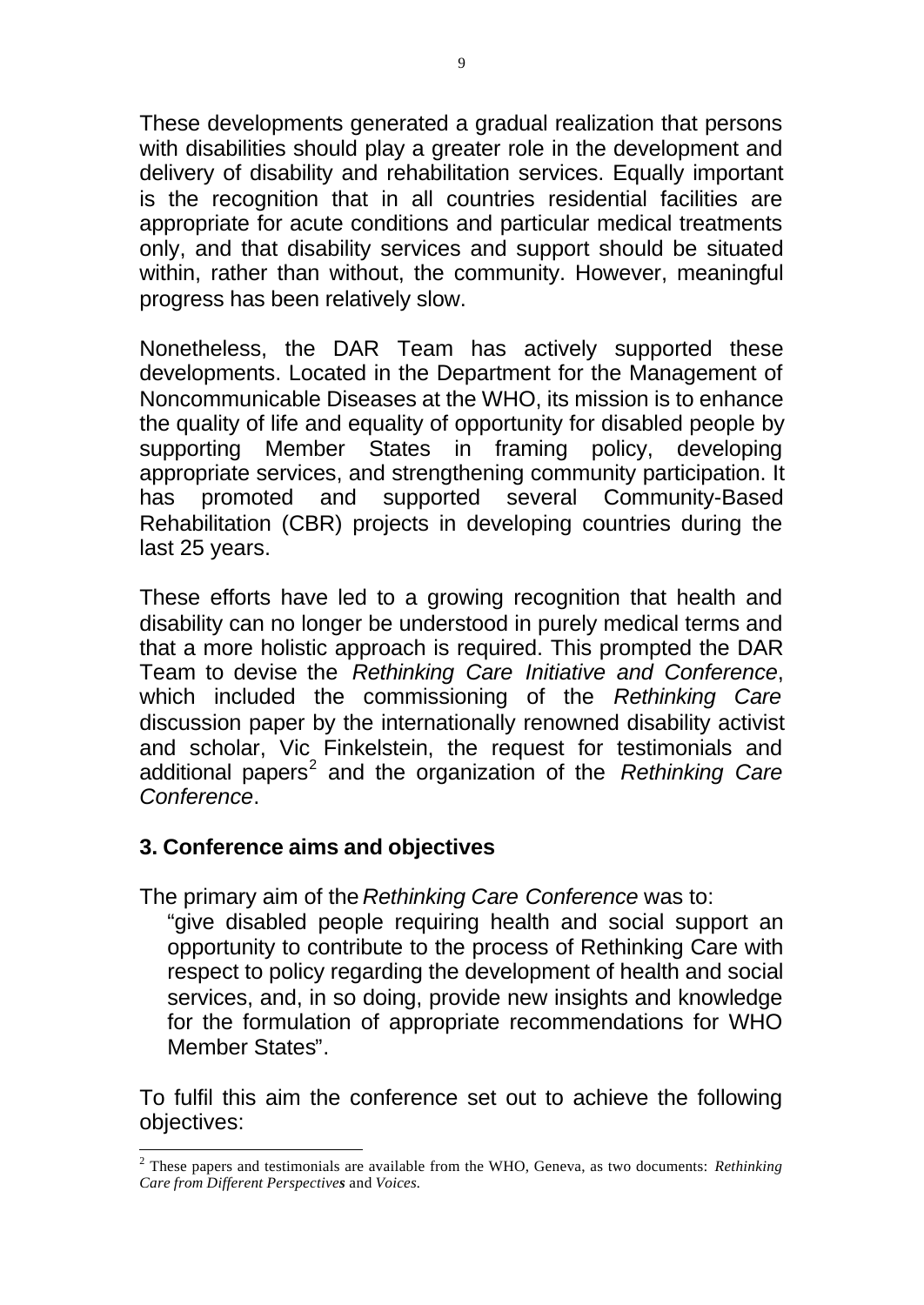- Bring together people with disabilities, parents and carers of disabled individuals, professionals and policy-makers from all over the world to reflect on and discuss relevant issues and concerns.
- Identify the strengths and weaknesses in current provision within the context of the first four UN *Standard Rules on the Equalization of Opportunities for Disabled Persons.*
- Formulate appropriate policy recommendations for WHO Member States with respect to awareness-raising, medical care, rehabilitation and support services.
- Produce a report outlining the conference proceedings and recommendations for distribution to WHO Member States.

# **4. Language, meaning and rethinking 'care'**

The working language of the conference was English. However, many English words and phrases have quite different meanings when translated into other languages. To complicate matters further there is considerable debate over the meaning and use of specific terminology within the English-speaking world. Consequently, because of these difficulties many conference participants used different phrases to describe disabled people, for example, 'people with disabilities'. In this Report the phrases 'people/persons with disabilities' and 'disabled people/persons' are used interchangeably because the intention of the WHO is to reflect accepted usage in different parts of the world.

To ensure clarity of analysis the terminology of the 'social model of disability' will be used throughout this Report. Developed and supported by disabled activists in many nations throughout the world, the social model makes the important distinction between 'impairment' and 'disability'. *Impairment* refers to an individual's biological condition (often referred to in everyday language as 'disabilities'). In contrast, *disability* denotes the collective economic, political, cultural and social disadvantage encountered by people with impairments. $3$ 

<sup>&</sup>lt;sup>3</sup> See: DPI. 'Agreed Statement' at Human Rights Plenary in Support of the European Day of Disabled *Persons***,** London, Disabled Peoples' International, 1994; Linton S. *Claiming Disability*, New York, New York University Press, 1998; UPIAS. *Fundamental Principles of Disability***,** London, Union of the Physically Impaired Against Segregation, 1975.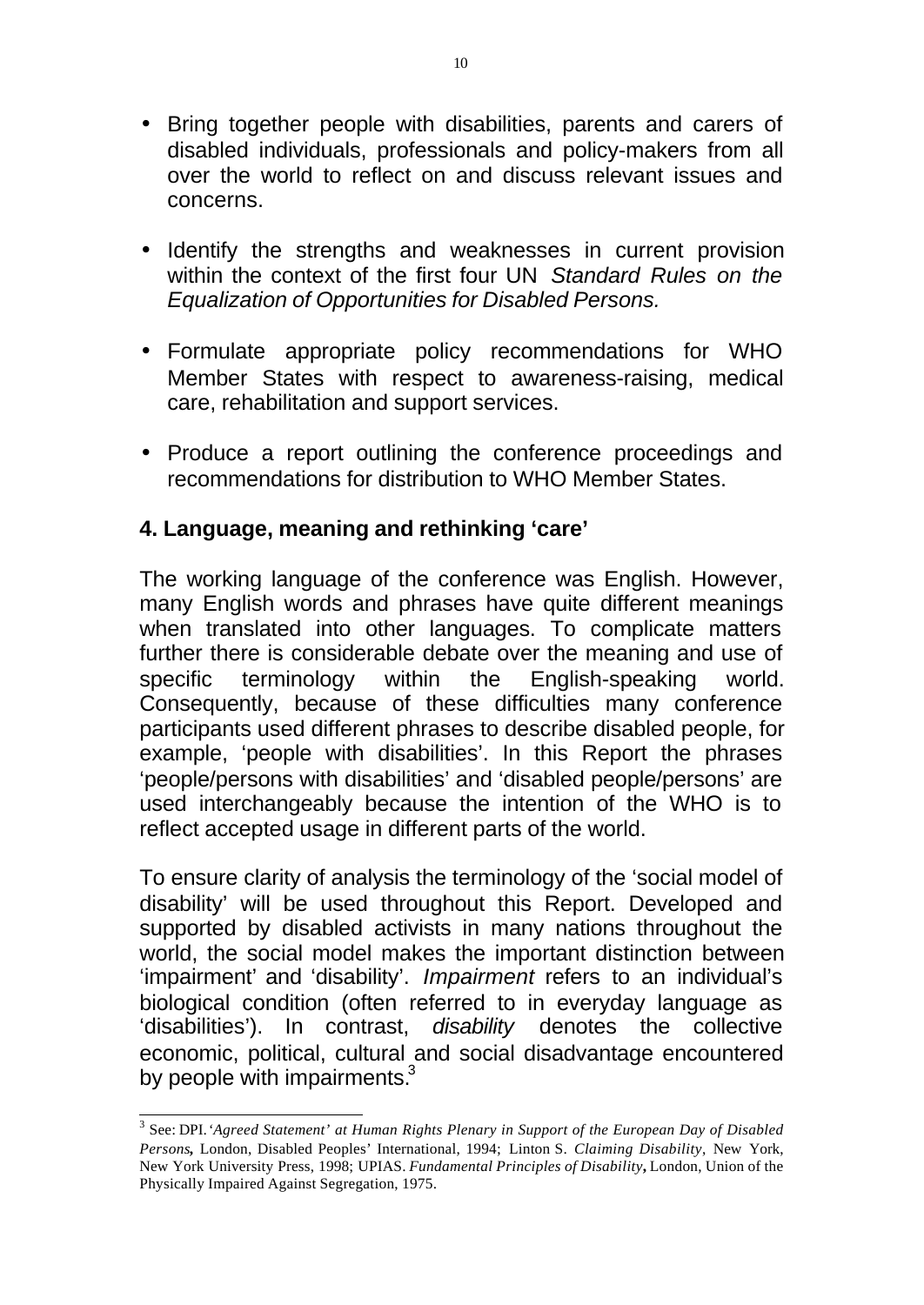For many people this distinction becomes blurred in their own lives. The phrase 'people with disabilities' helps perpetuate this confusion. Nevertheless, it is vital to maintain the distinction when analysing and planning services and strategies to address the problems faced by disabled people and their families. Such definitions help to focus on tackling economic and social deprivations rather than on the flawed and unhelpful assumption that the only way to overcome the disadvantage of disabled people is to change the individual and not society.

The word 'care' is equally misleading. Besides 'have a liking' or 'desire for', to 'care' means 'to be concerned about' or 'to look after'. It is also associated with the concepts of 'protection' and 'supervision'<sup>4</sup> and is used with reference to many sections of the community. We care about family and friends. We care about particularly vulnerable groups such as small children, older 'frail' people, and people with serious and life-threatening illnesses.

However, when applied to people with disabilities 'care' usually means 'to be looked after', 'protected' or 'supervised'. From the perspective of disabled people this is an overtly patronizing and, indeed, unhelpful use of the term. First, it implies that disabled people can never achieve any degree of independence within their communities. Second, it conceals the fact that there is overwhelming evidence that many of the problems encountered by persons with disabilities are the result of society's *failure* to care about their needs. For example:

- The main causes of chronic diseases and long-term impairments in both high- and low-income nations throughout the world are poverty, inadequate sanitation, poor diet, substandard housing, environmental pollution, industrial and road traffic accidents, violence and war.
- While there is a growing need for the most basic medical treatments worldwide, and particularly in low-income countries, a disproportionate amount of resources, both financial and human, is increasingly being poured into the development of costly medical treatments that will benefit only a relatively small percentage of the world's population.

<sup>4</sup> Hawkins JM. *The Oxford Large Print Dictionary*, Oxford, Oxford University Press, 1988.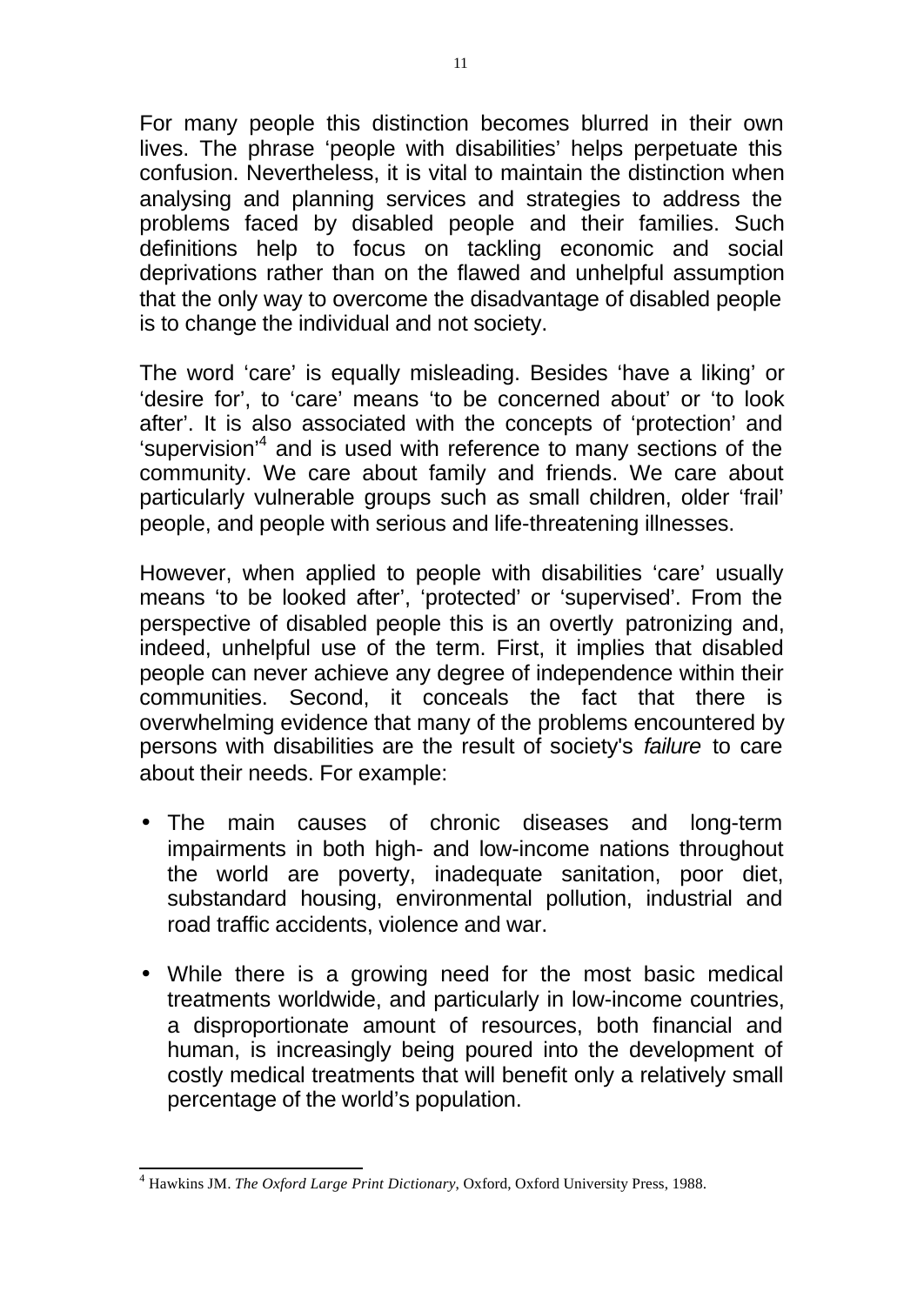- Irrespective of diagnosis and subsequent classification, in societies geared for non-disabled living, all chronic conditions and impairments have both physiological and psychological consequences.
- Rehabilitation and related interventions to help disabled individuals have limited success as society is organized primarily for non-disabled lifestyles.
- Worldwide, people with accredited chronic diseases and impairments encounter various economic, political, cultural and social barriers that cannot be resolved by traditional individualistic, medical solutions.

Thus, the process of *rethinking care* must go beyond conventional notions of medicine and rehabilitation, and consider wider and sometimes more contentious issues: economic, political, cultural and social. From this perspective, to care about disability and rehabilitation means to care about society, how it is organized and how it will evolve.

## **5. Organization of the conference**

The three-day conference (see Appendix 3 for the complete programme) opened on Sunday 22 April with speeches by Ms Guri Ingebrigtsen, Norwegian Minister of Social Affairs, Dr Ala Alwan, Director, Management of Noncommunicable Diseases, WHO, and Mr Lars Ødegård, Secretary General of the Norwegian Association for the Disabled.

The following two days comprised a series of presentations and workshops concerned with the 'current situation' on Monday 23 April and 'needs and challenges' on Tuesday 24 April. The presentations are summarized below and are reproduced in full in Appendix 4.

Participants were divided into six workshops. Following Monday's presentations they were asked to identify any major problems with current provision (see below). Building on these insights and those of the papers presented on Tuesday morning, the participants were then asked to formulate a series of recommendations for WHO Member States.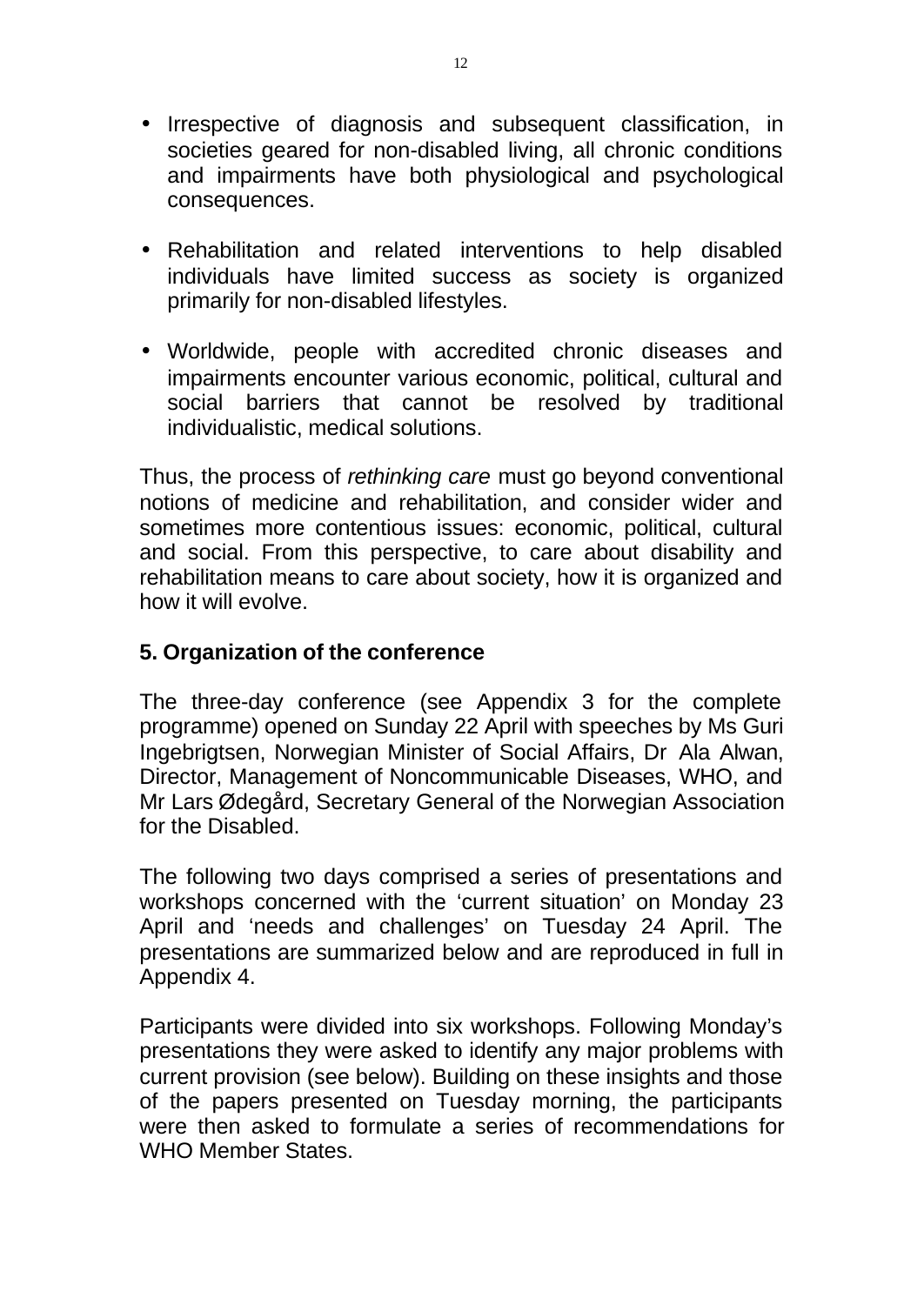These were summarized into 37 proposals and presented to participants on the morning of Wednesday 25 April. This was followed by a Round Table discussion entitled *Putting Rethinking Care on the Political Agenda*. In the ensuing discussion, participants made several additional points and proposals.

Participants were also asked to forward by email or fax any further comments to the conference rapporteurs for inclusion in the final list of recommendations. Many important comments were subsequently received. These have been carefully incorporated into the recommendations listed below.

A contribution by Ms Inger Marit Eira, Political Adviser to the Norwegian Ministry of Health and Social Affairs, brought the proceedings to a close.

# **6. Current situation (Monday 23 April)**

# *Summary of presentations*

The first presentation provided relevant background information on the current causes of impairments and the importance *of rethinking care* in order to respond to the needs of different groups of persons with disabilities throughout the world.

Service users then presented papers. Topics included:

- differences in services provided in high-income and low-income countries;
- insensitive treatment of disabled people by health professionals;
- rehabilitation services that do not assist in planning for discharge and life at home and in the community;
- lack of support services in the home and community;
- attitudes of health professionals and of society in general that continue to devalue the lives of children and adults with impairments.

All speakers noted a general insensitivity to disability issues amongst health service personnel. Particular mention was made of the attitudes of health professionals towards disabled women who wish to have children. They often lack the knowledge needed to help women in these circumstances; their approach is to tell women they cannot be parents. This situation affects all disabled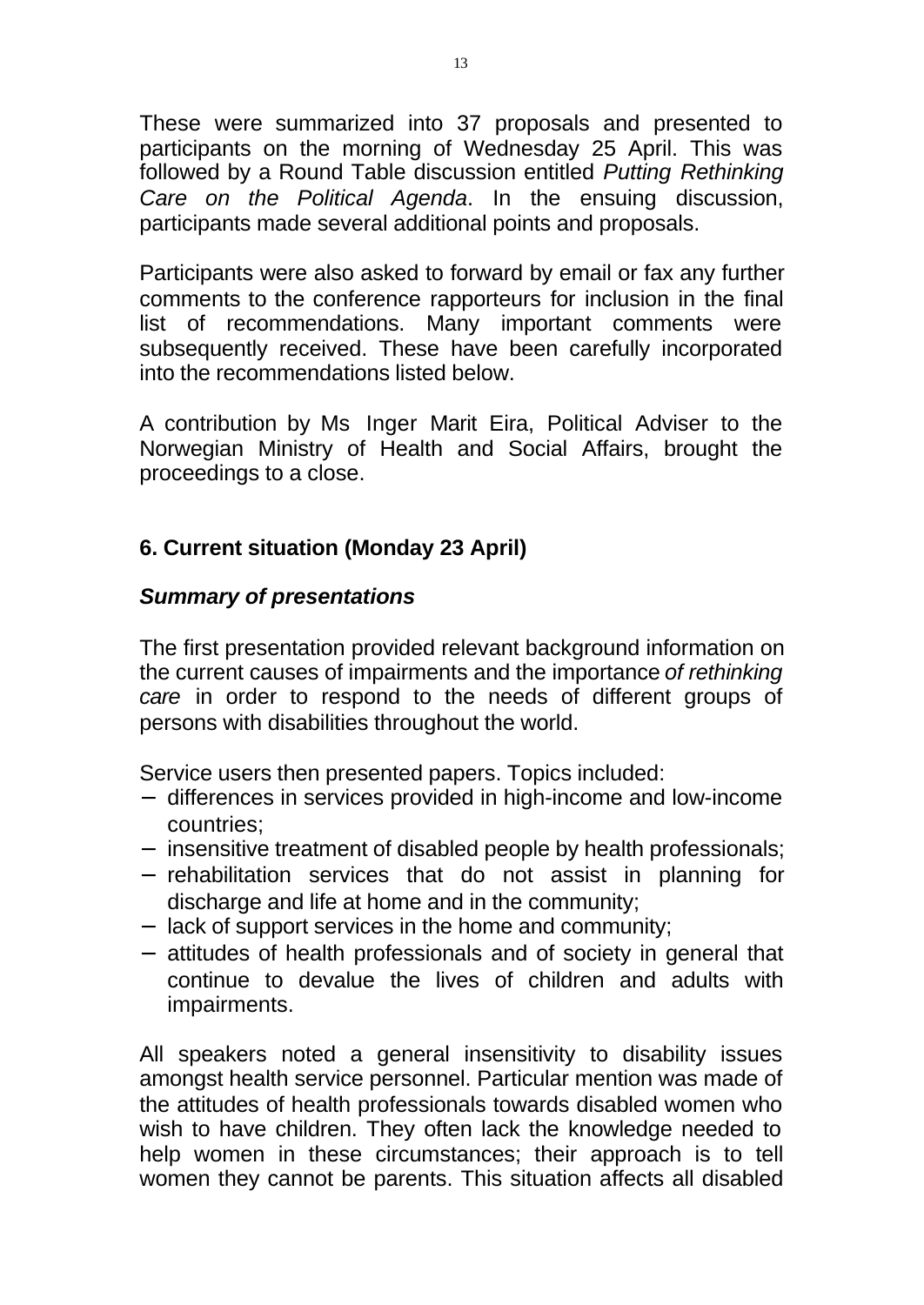women irrespective of the nature of their impairment: physical, sensory or cognitive.

It was revealed that health professionals in China show contempt for women who have children with disabilities. Instead of giving advice on how to promote the development of a disabled child, they suggest that nothing can be done. They often advise families to put a child with disabilities in an institution without considering the facilities available in the home or community.

Major differences were noted between high- and low-income countries. Attention centred on inadequate facilities and acute staff shortages for 'mental health' services in low-income countries. It was pointed out that 'rehabilitation' services were often good in designated centres, but this provision frequently did not include advice, assistance or support for the transition from the centre to the home and community.

One speaker reported that, following her discharge from a rehabilitation institution, she was given a wheelchair but no instructions on its use and no suggestions for coping at home. As no community-based support services were available, her 75-yearold mother looked after her and her family's limited resources were used to employ a 'caregiver'. In her experience those who work as 'caregivers' are often unreliable, sometimes report for work intoxicated, and occasionally steal from people with disabilities.

In Mexico, as in many countries, parents of disabled children have formed a self-help group to deal with the negative attitudes and poor services from health and education professionals. The organization began in 1970 and is now a major force for change, but much more must be done. Mexico has used the UN *Standard Rules on the Equalization of Opportunities for Disabled Persons* as a basis for the development of a national plan for the welfare and integration of people with disabilities.

Mexico has also worked with other Latin American countries to examine the physical, social and cultural barriers faced by disabled people and their families. The 1993 *Declaration of Managua*  evolved from this collaboration. It calls for a society based on equality, justice, equity and interdependence; one that ensures a better quality of life for all without discrimination.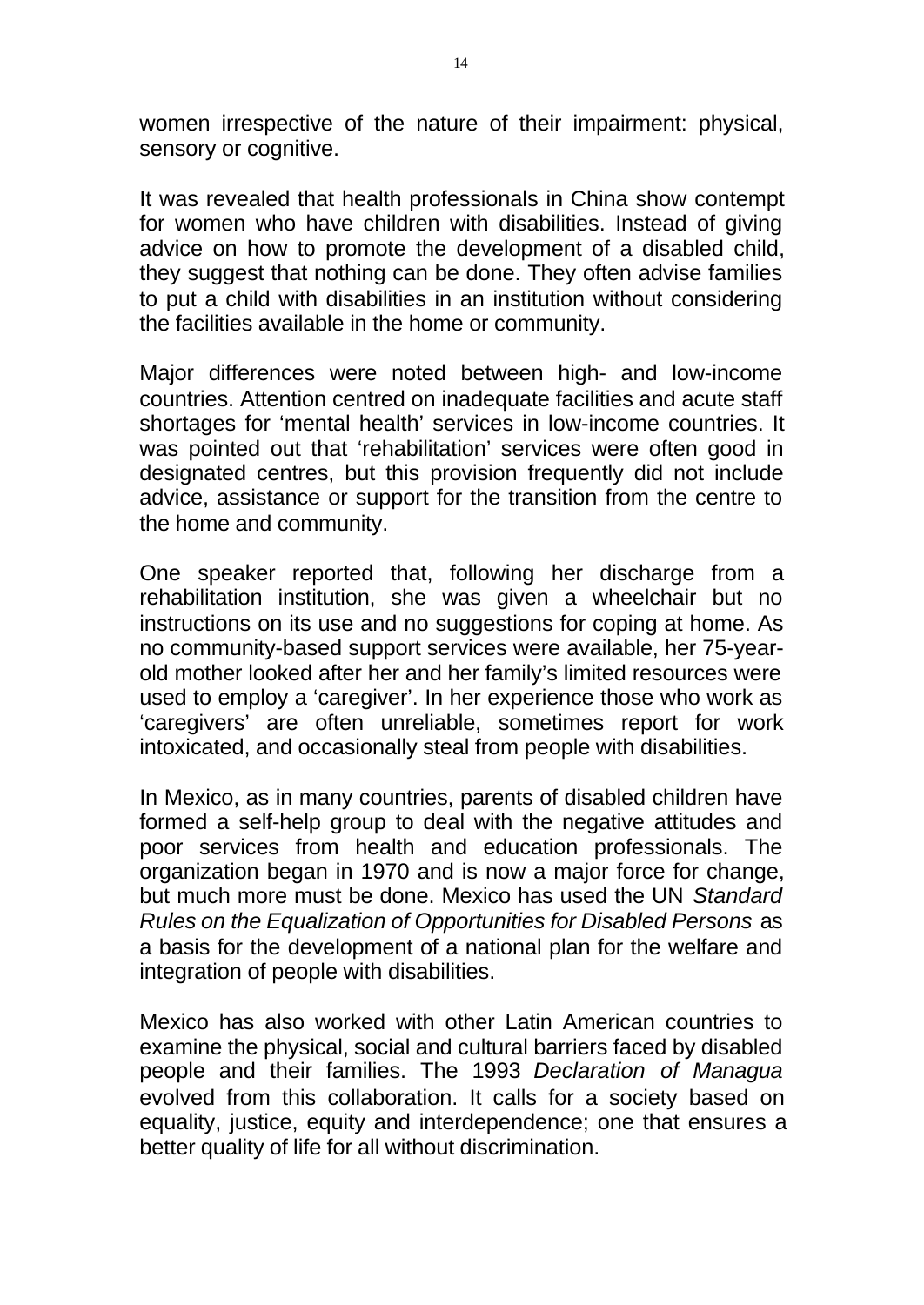Papers from service providers in India, Bangladesh and Lebanon were then presented. These presentations were also based on personal experience and reflected common concerns within and across many countries, such as the link between poverty and disability, the importance of disabled people being able to participate in service delivery and the challenges faced by service providers.

Concerning the link between poverty and disability, it was stated that the slum areas of major cities present a particularly difficult challenge for those trying to help people with disabilities lift themselves out of poverty. In Bombay a CBR programme is addressing the issue. Disabled people collaborate with programme workers to identify both problems and solutions. Service users are assisted in obtaining a Certificate of Disability to gain access to relevant services. A survey of needs has been implemented and the results shared with the community in order to generate a change in attitudes.

In Bangladesh, the *Centre for the Rehabilitation of the Paralysed* (CRP) has incorporated user involvement into its service design and provision. People with spinal cord lesions (SCL) participate in the organization so that services are more responsive to users' needs. CRP has employed disabled workers for 15 to 20 years; some have now left and taken jobs with international agencies; and others have set up a self-help group for people with disabilities. The services offered by CRP are far more effective because of this involvement of service users.

In Lebanon, medical personnel, nongovernmental organizations (NGOs) and academics address disability issues. Services provided are reliant on available resources. However, the impact of provision depends on the responsiveness and appropriateness of the services provided. The challenges faced by the various sectors include the following:

- priorities and expectations of the disabled individual, the family and the larger social group;
- impact of the rehabilitation services and of the social support systems;
- cost of services for the individual and for the society.

Workshop participants identified several problems with current provision.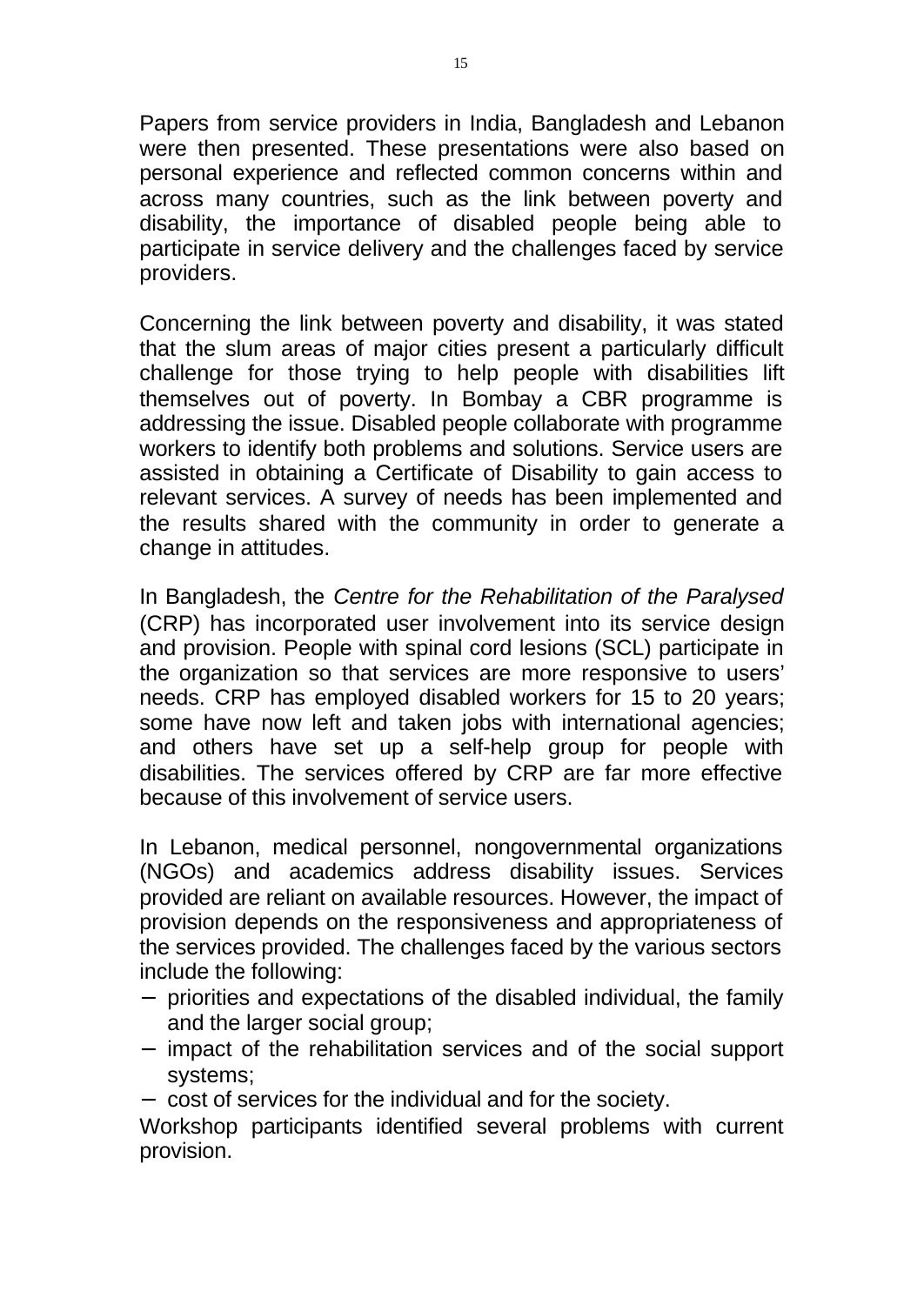#### *Summary of workshop discussions*

#### *Medical services*

There is a great disparity in the availability of medical services between high- and low-income countries, and within all nations between urban and rural areas. This issue was of particular concern for delegates from low-income states where lack of services means that many people die needlessly.

Current funding policies and practices create major problems for people with disabilities and their families. Access to medical services increasingly depends on the ability to pay. Most governments provide some funding but in low-income countries provision is frequently dependent on NGOs and/or charities. Therefore, services are often inadequately or inappropriately resourced.

In all countries some people lack services or accept substandard interventions. Thus, treatments are often provided by families.

Lack of trained health personnel in low-income nations is a major problem and is due, in part, to the migration of qualified staff to high-income states. This affects all health services but especially those providing for people with disabilities.

Medical services are generally organized and devised by medical professionals without consultation with disabled people, their families, and/or representatives of NGOs controlled and operated by disabled people.

Many doctors and health professionals lack the expertise required to provide basic medical treatments or health advice to disabled people and/or their families. Hence, people with disabilities often receive inadequate services.

Medical services increasingly concentrate on prevention and acute treatments rather than long-term support. Such support is a particular issue for 'mental health' system users. The complete spectrum of treatments is usually only provided in hospitals and institutions located in cities. This poses major problems for those who live in rural areas.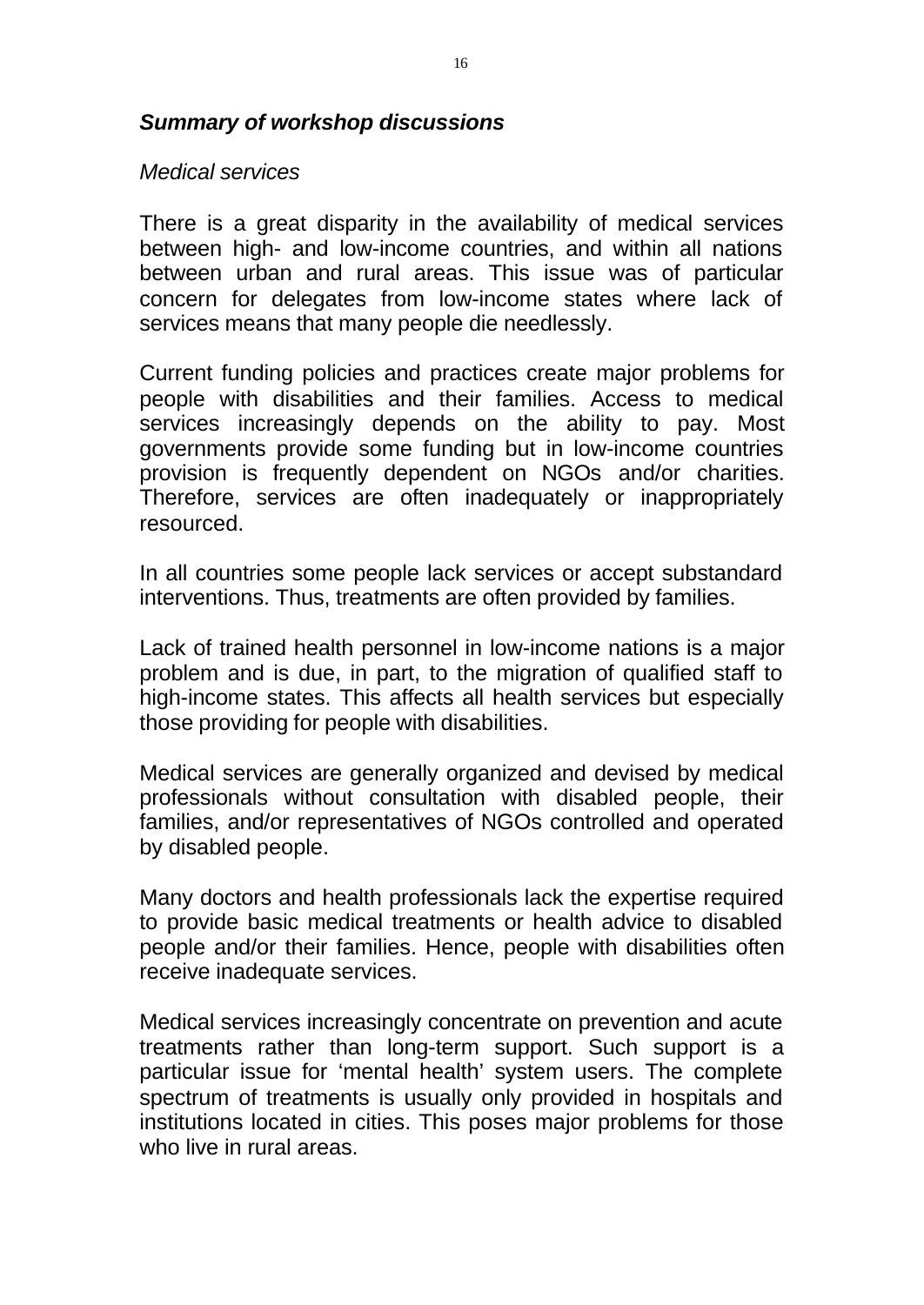Where medical services are available they are sometimes imposed on disabled people against their will. Examples include electric shock treatments for people with 'mental health' problems and enforced sterilization for women with disabilities.

Medical services alone are unable to empower disabled people to live independently in the community. Prolonged medical intervention, particularly for people with 'mental health' problems, is often dis-empowering.

#### *Rehabilitation services*

In many countries rehabilitation services are even less widely available than medical services. Again, there is a great disparity in the availability of services between high- and low-income nations, and between rural and urban areas in all states. Also, services are usually located in hospitals or institutions and have little relevance to the mainstream of local community life.

Funding for rehabilitation services may be provided by governments and NGOs. Provision often seems to be financed solely by NGOs or charities, especially in low-income nations. Hence, rehabilitation projects are frequently inadequately and/or inconsistently resourced.

Medical professionals and NGO volunteers, often from overseas, are generally responsible for delivering CBR programmes in lowincome nations. In practice, due to the lack of such personnel, family members, usually women, provide this type of support.

Most rehabilitation services tend to target people with physical impairments. Training programmes are often ongoing with no clearly defined community-based goals. Such schemes can compound a sense of inadequacy, and do not empower people to live independently in the community.

Current provision is almost exclusively focused on improving individual functioning. This is of limited value if the disabled population does not have the opportunity to use those functions within their local community.

CBR programmes are often not well understood, even by those who implement them. This leads to a confusion over their meaning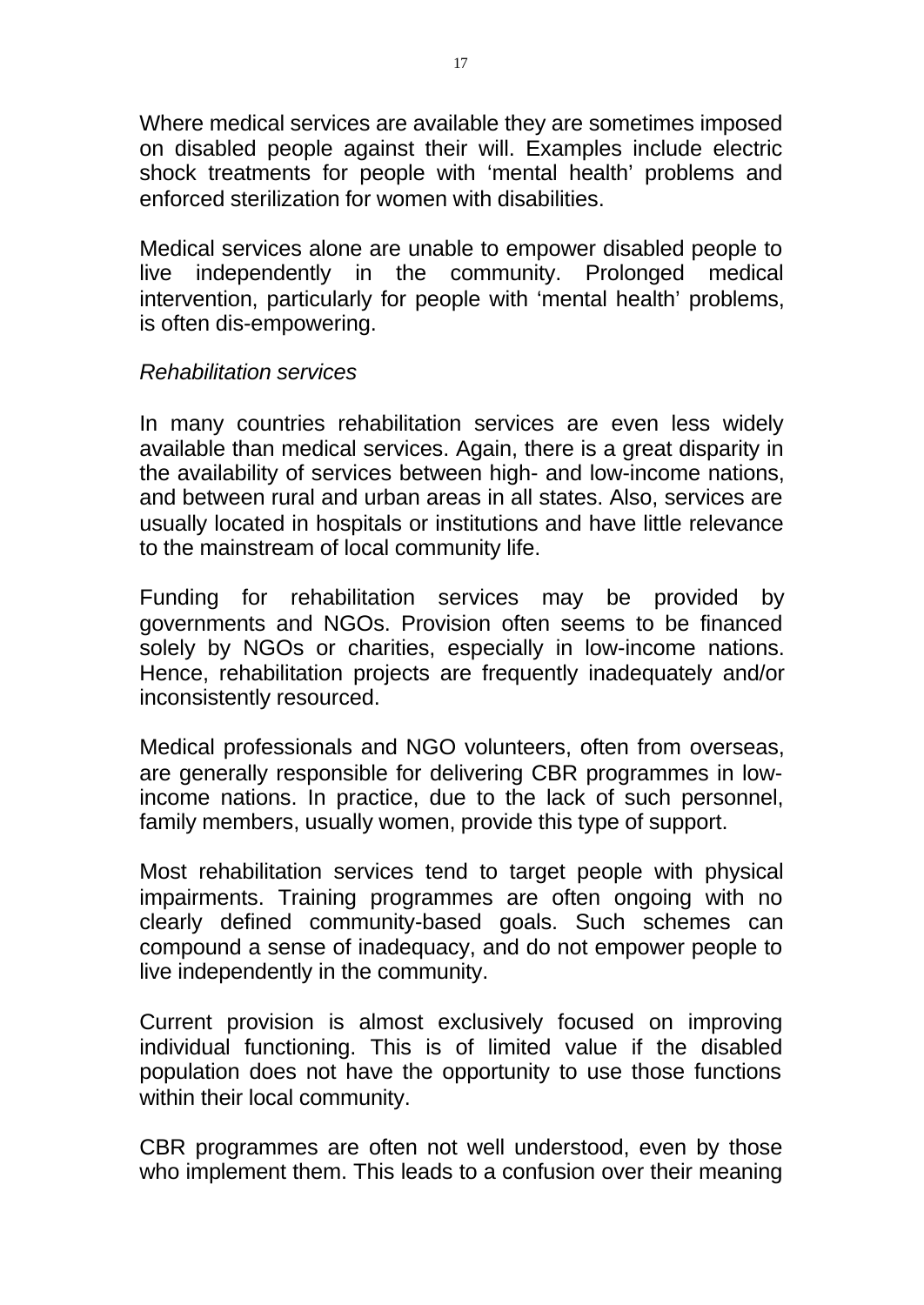and hence their impact. In contrast, when CBR schemes are successful they can generate discomfort among non-disabled people because empowered disabled people may be perceived as a threat to traditional wisdom and established ideas.

#### *Support services*

Of all the services discussed it was agreed that community-based support services are the least widely available. There was considerable confusion among participants over the meaning of 'support services'. Many believed that they referred solely to the supply of technical aids and assistive devices. Only a minority were aware that support services included personal assistance services for people with disabilities and their families.

For all disability services, there is a great disparity in availability between and within nations. Services are more likely to be provided in high-income countries and in high-income areas within states. Provision is especially sparse in rural regions of all societies; particular mention was made of this problem in South America.

Availability and accessibility are not equivalent. All too often sites where assistive devices are supplied are not accessible to all. Families who support disabled members rarely have access to any form of support system.

Assistive devices and support services are funded more commonly by NGOs and charities than by governments. In low-income nations NGOs are often dependent on foreign charitable donations. Indeed, the funding problem for all support services is far more significant in low-income countries than it is in highincome ones.

This makes the problem of achieving an independent lifestyle far more difficult for disabled people living in low-income countries. The need to pay privately for services is well known in low-income nations and is now increasingly common in high-income ones. Hence, affordability affects accessibility.

Services that do exist are generally controlled and dispensed by medical or health service professionals. People with disabilities are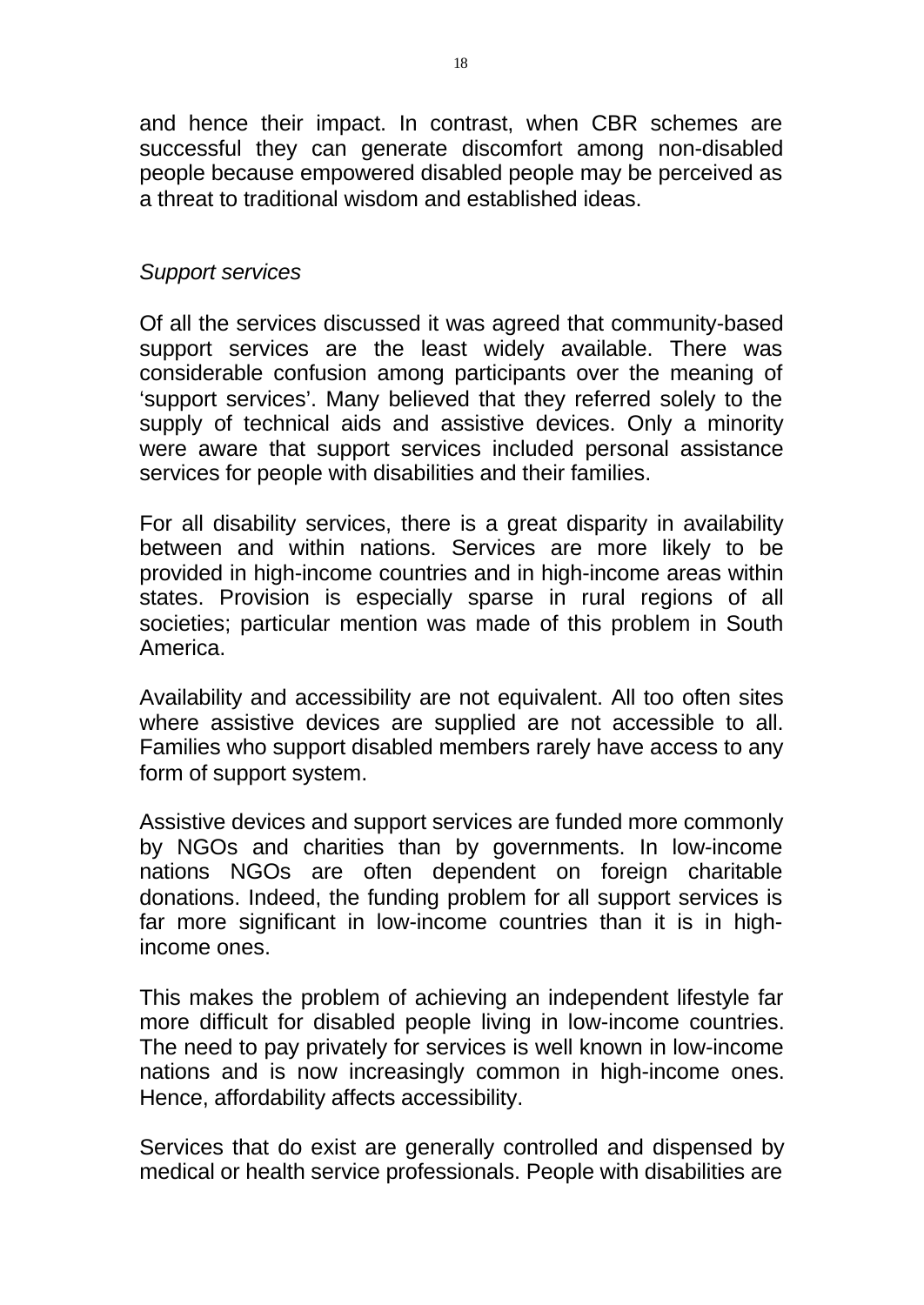rarely consulted, so there is often a difference between services wanted and services that professionals deem appropriate.

There is also a cultural/linguistic barrier associated with the supply of technical aids and assistive devices. Inappropriate or out-dated technology is often passed from high- to low-income countries with no advantage to those in need.

The overwhelming majority of community support for disabled people in both high- and low-income states is provided by family members, usually women. Thus, not only disabled individuals but also their entire family are disempowered by society's failure to provide adequate provision.

It was concluded that the present organization of support services is generally unable to empower people with disabilities to participate fully in community life.

#### *Awareness-raising*

There was general agreement that awareness-raising programmes have been implemented in several high- and low-income countries. In high-income nations, governments, NGOs and charities often finance such programmes. In low-income states, they are more likely to be funded by NGOs and charities.

Hitherto, awareness-raising campaigns have been relatively ineffective as the main focus has been on the disabled individual and/or their needs rather than on environmental and cultural barriers and disability as a human rights issue.

One of many concerns is the negative images of disabled people in the mass media such as television, newspapers and film. It was also noted that the emphasis on individuals with disabilities as a special group sometimes generates reactionary forces that can be counter-productive.

A major concern is that persons with disabilities are not appropriately involved in awareness-raising programmes. Media campaigns often fail to seek advice from disabled people and, as a result, tend to reinforce traditional negative stereotypes. In addition, the goals of the most recent campaigns had not been clearly defined.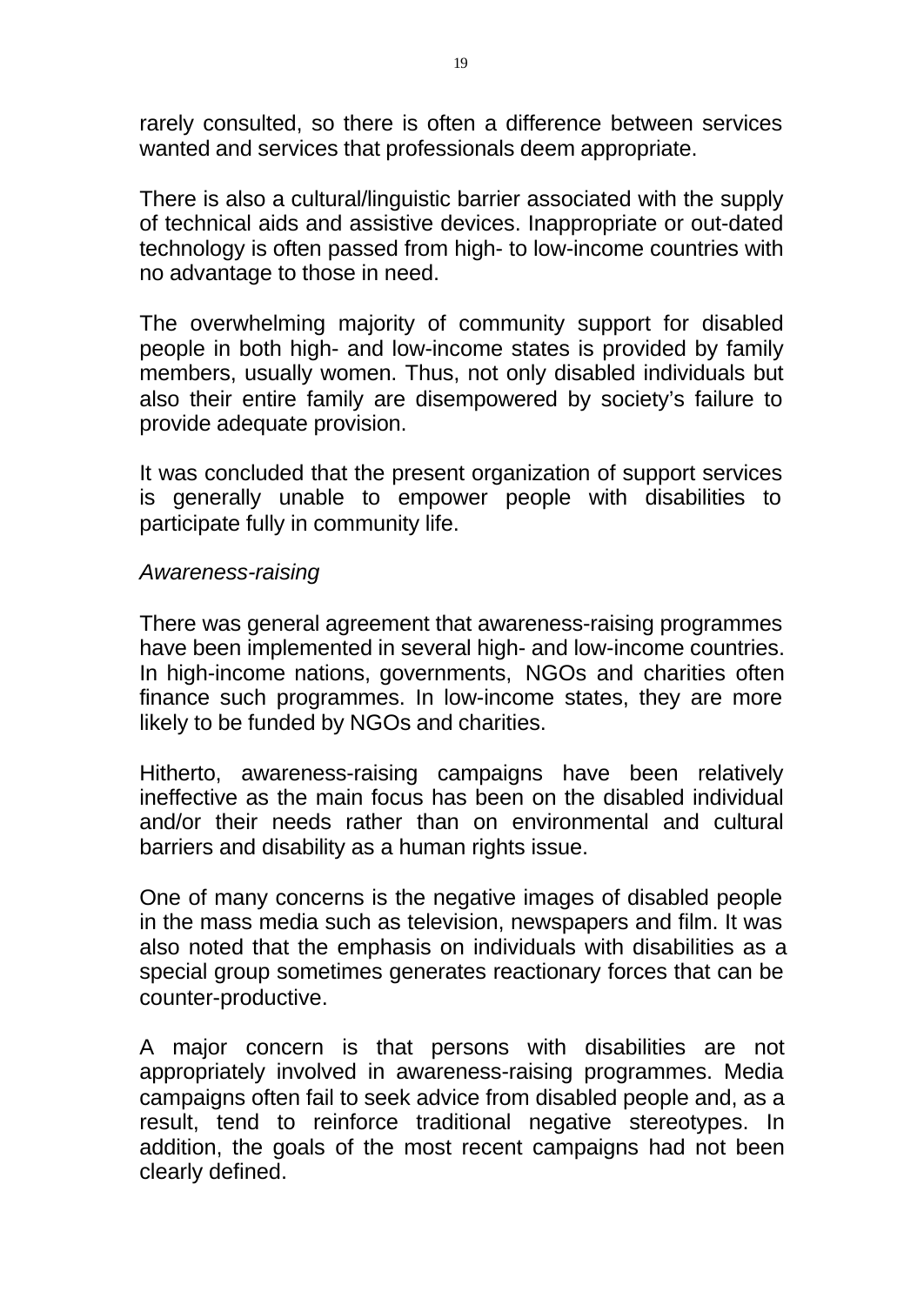In contrast, where disabled peoples' organizations had initiated awareness-raising campaigns, they did not receive adequate media access. Consequently, the campaigns had been relatively ineffective.

There is an urgent need for campaigns that target people with disabilities. This would generate greater self-awareness and grassroots activity, and be especially important for people living in institutions and/or in isolated rural areas.

It was concluded that although disabled people have found their voice, they are not being heard. In many countries, disabled peoples' organizations are still relatively weak and have great difficulty confronting the dominance of medical professions and the ongoing demand for greater resources. Such resources are devoted exclusively to medicine, to the detriment of other equally important needs such as community-based support, education and employment.

# **7. Needs and challenges (Tuesday 24 April)**

## *Summary of presentations*

The first presentation reaffirmed that many national economies do not provide an equal quality of life for all citizens. The economic status of disabled people has remained among the lowest of all groups throughout the world. Iranian research shows that while disabled people have less income, their living costs are greater for housing and transportation. They also encounter prejudice, poor health and education services, unemployment and poverty. According to the speaker, NGOs in Iran are best placed for the development of rehabilitation services for persons with disabilities.

The second presentation reported that prejudice against disabled people is common in Ghana due to traditional beliefs about the nature and causes of impairment. People with disabilities are rejected and have little opportunity to enter the political arena. Health and rehabilitation services are inadequate and expensive, and disabled people are unable to afford them. NGOs provide some services but they are also inadequately funded. Education is also lacking and only a few children with disabilities are able to experience its benefits.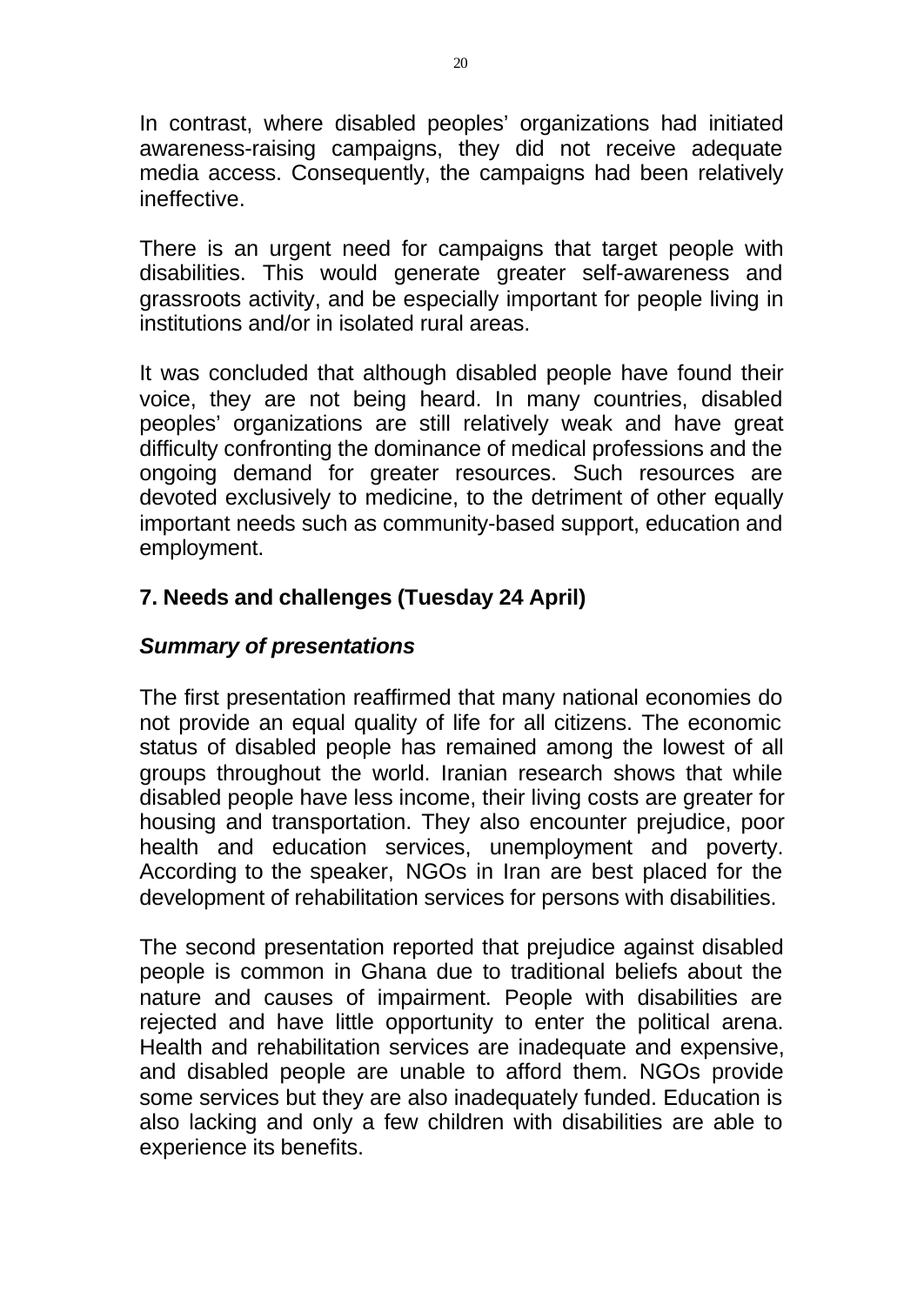Drawing on personal experience, as both user and provider, the speaker from Bangladesh drew attention to the disparity of provision between high- and low-income countries. Bangladesh has a population of 124 million; estimates suggest that between 6 and 12 million people are disabled. Current services reach only 10 000 disabled people a year. Nonetheless, the *Centre for Disability and Development* (CDD), formed in 1996, works for equal opportunities and the full participation of disabled persons. It provides training courses for other organizations, including disability awareness for managers, community development workers for rehabilitation services, and social communication.

The subsequent presentation described the findings of research conducted by the Rehabilitation Section of the *Ugandan Ministry of Health* focusing on the perspectives of service users and providers. Key issues for users are the negative attitudes, lack of information, physical inaccessibility to facilities, difficulties in communication, and lack of rehabilitation facilities and assistive devices. Providers concerns include inadequate training, ignorance about disabled peoples' needs, inadequate time for users, staff shortages, poor career structures, and low funding owing to the low priority accorded disability services in Ugandan society.

It was then reported that Cambodia is one of the poorest nations in the world and that international NGOs provide most of the services for people with disabilities. Cambodia's *Disability Action Council*  (DAC) was established in 1997 to coordinate activities, maximize the use of resources, and strengthen collaboration with government institutions. The DAC serves as a focal point for disability issues and the development of a comprehensive national approach to rehabilitation, equal opportunities for disabled people, and prevention of impairments.

This action council is necessary because there is a severe lack of medical and rehabilitation services, assistive devices and community-based support for disabled people in Cambodia. Other social problems such as discrimination, environmental barriers and illiteracy are common. Hence, many people with disabilities and their families are unable to achieve any degree of economic security and have little food. Any ensuing emotional problems are rarely addressed owing to stigma and a general lack of awareness.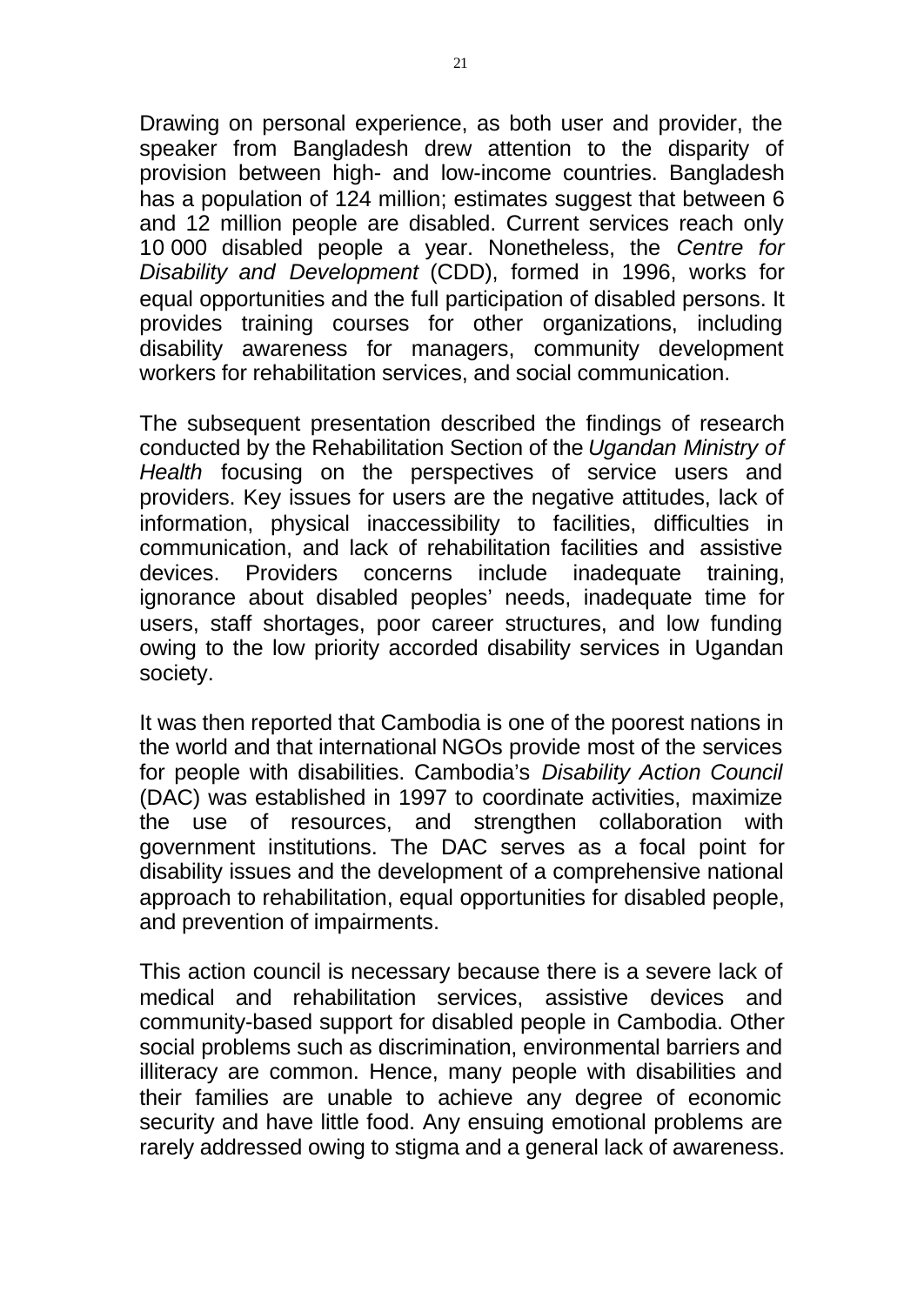Three speakers then gave presentations focusing on *rethinking care*. One speaker expressed the hope that the conference would truly rethink 'care' and that the outcome would reach beyond familiar issues and the repetitive demand for more funds, more rehabilitation personnel and more medical and social services. He wished that conference participants would discuss *different*  services, not more services. He noted that everyone needs 'care' at some stage in life.

In order to rethink 'care' the cultures of disability and of 'care' must be addressed. There is a need for a new community-based 'recipient requested' support profession and service. Conference participants should discuss how to create a new profession that is designed by people with disabilities to replace existing 'care' professions. *Centres for Independent or Integrated Living* run by disabled people may provide a model for a new community-based support system.

Another presentation highlighted an example of the negative attitudes towards disability among health professionals and society at large, i.e. the growing tendency among doctors to use 'do not resuscitate' procedures that deny disabled people life-saving treatments. It was acknowledged that disabled people do not have access to the same standard of preventive health 'care' that exists for the non-disabled. Indeed, nurses are ill equipped to counsel women with disabilities regarding contraception, pregnancy, or the many other issues that concern women.

A key factor in addressing these problems is the education of health service providers. People with disabilities should be recruited into nursing and other health service professions. The presentation concluded with the hope that the conference would serve as a 'wake-up call' to the nursing profession for critical reflection and a will to change.

The final speaker began with a reminder that participants had been asked to think about solutions, pointing out that it is necessary to 'rethink' care and 'redo' services. To achieve these goals four changes are needed:

- The change must start with disabled people leading the services they need.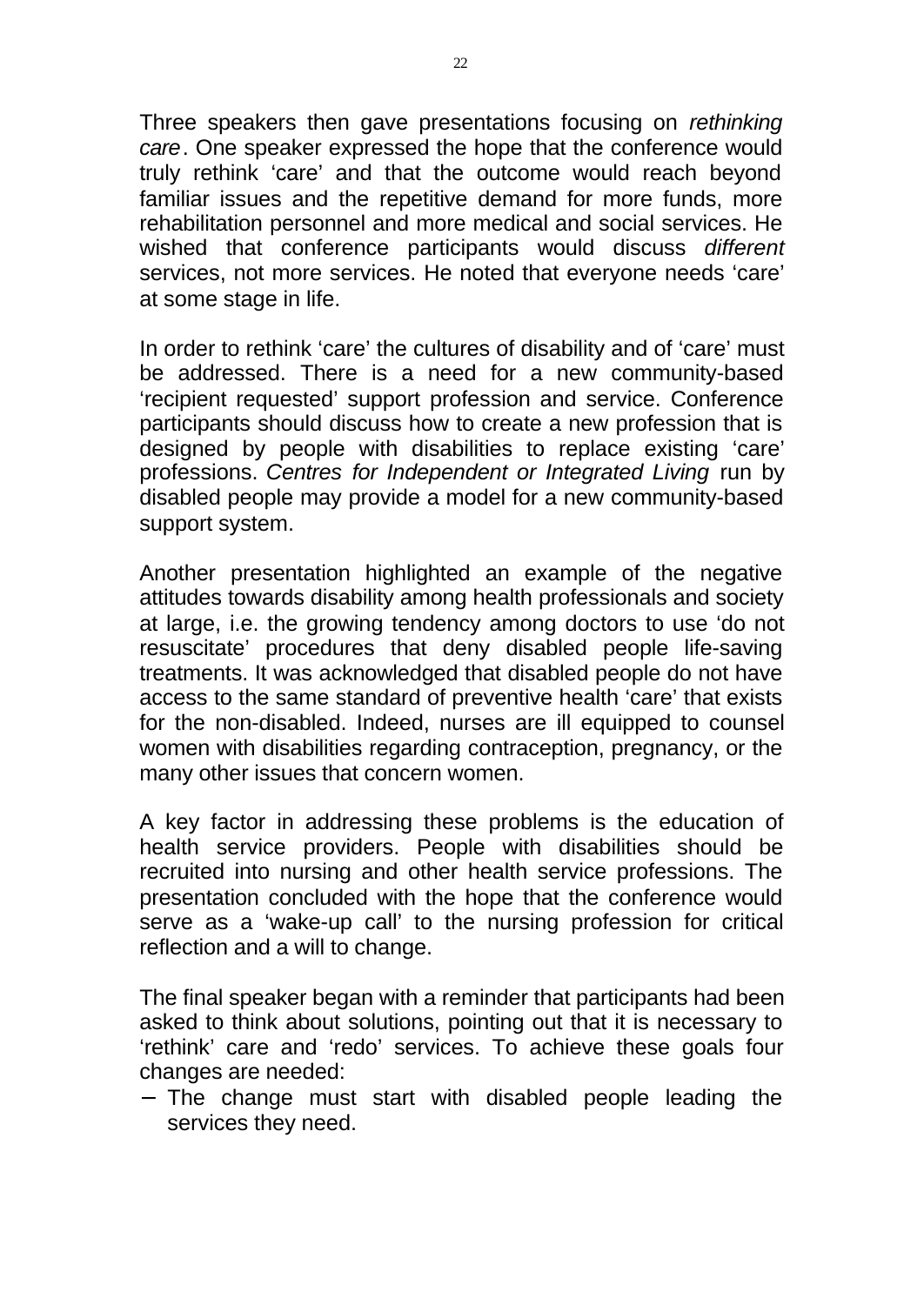- These services must be part of a new paradigm that enables people with disabilities to assert themselves as individuals and as a group.
- The services must open doors to communities rather than shut out persons with disabilities.
- This new paradigm of 'care' must stand firmly on the fertile ground of human rights, not on the stony ground of charity, coercion and containment, as it has in the past.

# **8. Recommendations**

Although a wide range of views were expressed there was a general consensus among all contributors that a holistic approach is urgently needed that goes beyond conventional notions of medical 'care' if the numerous problems associated with disability and rehabilitation are to be addressed.

# *(a) A holistic approach: access, legislation and funding*

To reduce unnecessary and escalating health and disability related expenditure, states must invest in the eradication of poverty and the development of fully accessible community-based services and facilities. These must include medical and rehabilitation services, housing, schools and colleges, public buildings and amenities, transport systems, etc.

States must ensure that 'fully accessible facilities' include access for people with mobility related impairments, accessible information media for people with learning difficulties, sign language interpreters for deaf people, and appropriate support services for those with 'mental health' problems and/or multiple impairments and potentially high dependency needs such as deaf/blind people.

States must introduce comprehensive mandatory antidiscrimination laws to secure the systematic removal of environmental and cultural barriers to disabled peoples' meaningful participation at all levels and in all areas — economic, political and social — of mainstream community life.

States must establish and/or support an independent network of NGOs run and controlled by people with disabilities that are suitably accountable to members, to advise, monitor and, where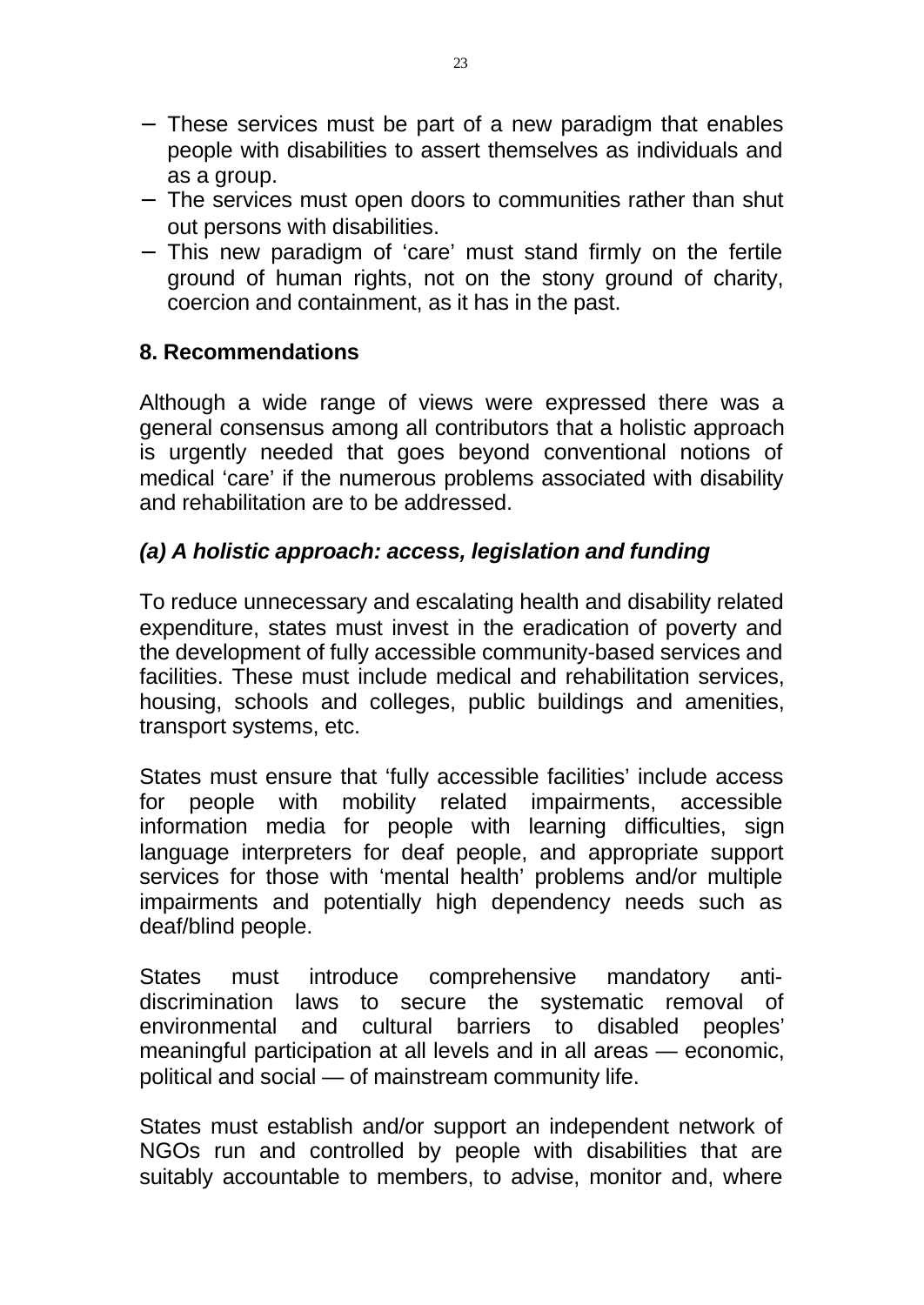necessary, secure through the law courts the implementation of anti-discrimination policies, practices and procedures.

States must encourage international organizations such as the United Nations and the European Union to devise policies that ensure high-income nations, international financial institutions, and transnational corporations assign more resources to the development of health related services in low-income states. Care must be taken to ensure that these contributions are provided as a right and without any legal or moral obligation on the part of recipient nations.

# *(b) Medical services*

States must ensure that access to high quality medical services and facilities is a basic human right and must be freely available to all people regardless of the nature and/or severity of impairment, age, gender, race, ethnicity, and sexual orientation.

States must ensure that the right to life is assured in the delivery of medical and health services to all people and especially to disabled people regardless of the nature and/or severity of impairment, age, gender, race, ethnicity, and sexual orientation.

Given that these recommendations have important ethical and economic implications for the future development of medical services, states must ensure that all stakeholders and especially people with disabilities and their representatives are fully and equally involved in discussions of how medical and health service budgets will be allocated and used.

High-income states that actively recruit medical and health service personnel from low-income countries must be legally bound to pay the full cost of recruitment and training of new staff and to compensate for the loss of expertise to low-income nations.

States must introduce mandatory policies to ensure that all medical services and facilities are made fully accessible to all disabled people and their families. This must include accessible physical environments, information services for people with visual impairments, deaf people, and people with learning difficulties, and suitable support services for 'mental health' system users, and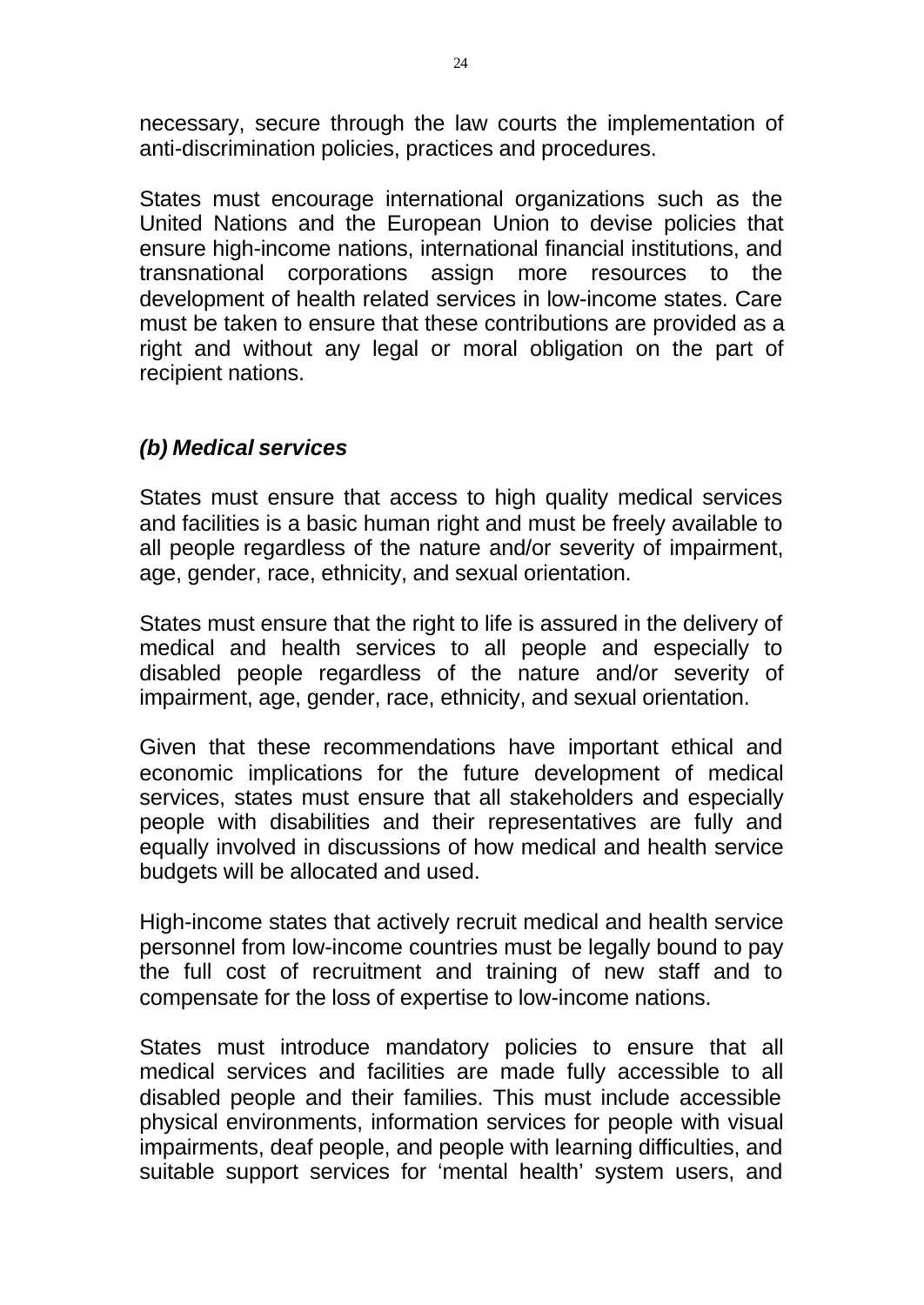people with complex and/or multiple impairments such as deaf/blind people.

States must take the appropriate steps to secure disabled peoples' active and meaningful involvement at all levels and in all areas of the organization, development and delivery of mainstream medical services.

States must introduce appropriate measures to secure the equal and effective treatment of all disabled people within mainstream medical services. Particular attention must be paid to the needs of women with disabilities, children with disabilities, people with communication difficulties, people with learning difficulties, 'mental health' system users and survivors, and people with severe, complex and/or multiple impairments.

States must ensure that medical services are provided in hospitals or residential institutions only when absolutely necessary and that, where hospital-based treatment is considered appropriate, patients should not be discharged prematurely and certainly not without their own or their family's consent.

States must ensure that the educational curriculum for trainee medical and health service personnel includes core components on impairment and disability related issues and concerns. Steps must be taken to ensure that suitably qualified people with disabilities become actively involved in the development and delivery of these elements of the medical training programmes.

States must ensure that appropriate measures are taken by medical schools and similar establishments to recruit and train disabled people as doctors, nurses, and related medical service personnel.

States must take steps to ensure that unwanted and unnecessary medical and related interventions, such as sterilization, abortions, electric shock treatments, experimental drug therapies, and/or corrective surgeries, are not imposed on disabled people without full, proper and accountable consultation and consent with all concerned. Those concerned might include the disabled individuals themselves, their families and independent NGOs run and controlled by people with disabilities.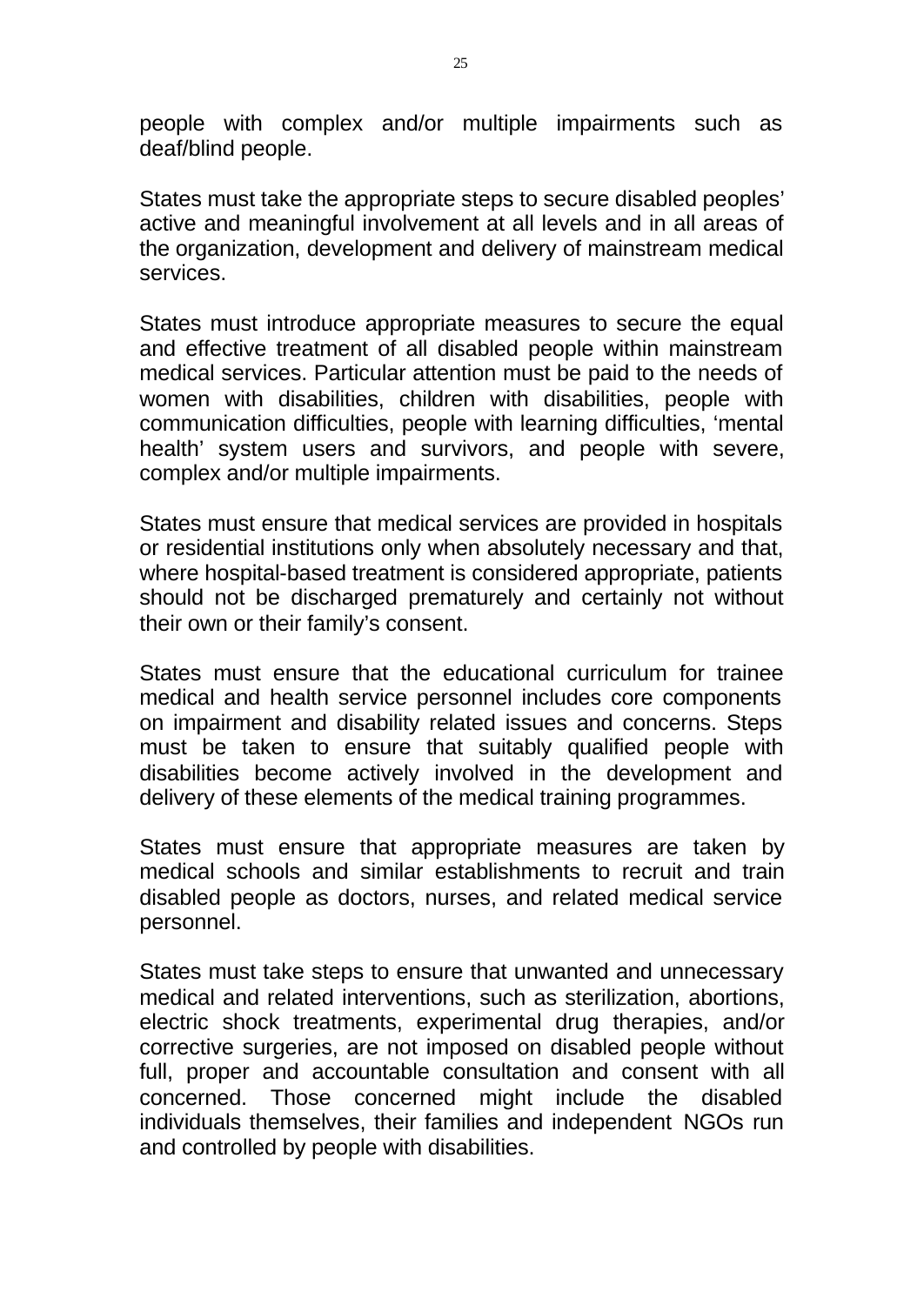States must introduce mandatory procedures to ensure that people with disabilities, their families, and independent NGOs determine the assessment and certification procedures for accessing medical and disability related services.

All states must introduce policies to ensure that emergency services in crisis situations such as wars, floods, and earthquakes, are adequately equipped and prepared to provide appropriate medical treatments and support for disabled people and their families.

# *(c) Rehabilitation services*

Medical services should give disabled people optimum functioning at the individual level. However, their successful rehabilitation into the mainstream of community life cannot take place without the effective removal of environmental and cultural barriers to their participation. Therefore, all states must ensure that the primary aim of all rehabilitation programmes is the systematic removal of these barriers. This process must involve meaningful consultations with disabled people, their families, and representatives of NGOs run and controlled by people with disabilities.

To facilitate effective barrier removal at the local level, states must establish suitable training programmes for the education and training of locally based community workers. The aim of these schemes must be to provide local people with the knowledge and skills to identify and remove environmental and cultural barriers to the participation of disabled people through the identification and effective mobilization of appropriate local resources. States must ensure that local disabled people, their families, and disabled representatives of independent NGOs are fully involved in the education and training of these community-based professionals.

To avoid the creation of new barriers to participation, states should ensure that disabled representatives of independent NGOs are fully involved in the development of all future community-based services, facilities and projects.

States must ensure that, where necessary, individuals with disabilities are provided with the appropriate education, training and skills to secure their meaningful participation in the economic and cultural life of the local community.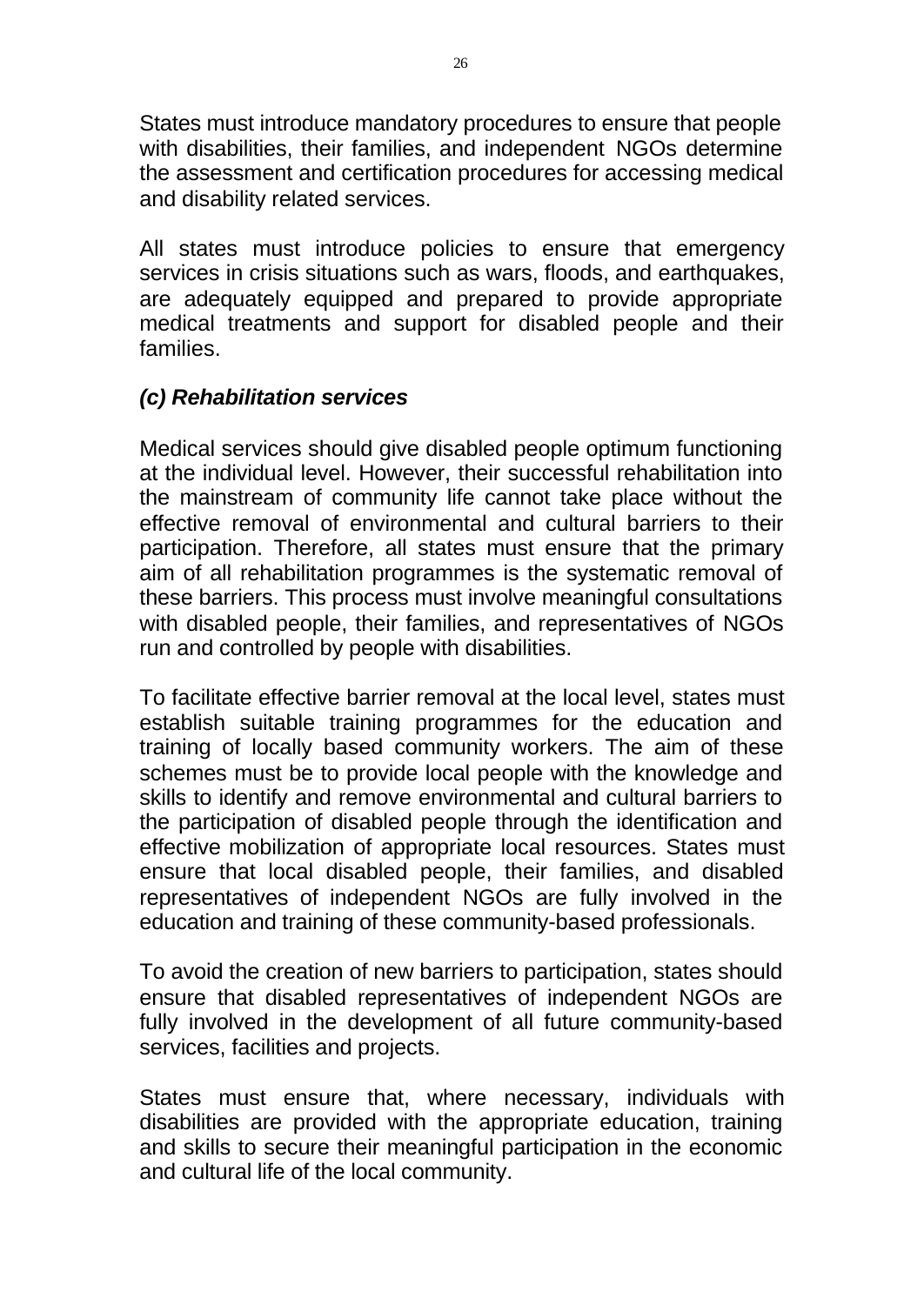States must ensure that the particular interests of disabled women, disabled children and people with potentially complex support needs such as people with learning difficulties, 'mental health' system users and survivors, deaf and deaf/blind people, are fully addressed in all community-based programmes and projects.

# *(d) Support services*

States must ensure that support services for disabled people and their families include appropriate technical aids and assistive devices, interpreters for deaf people and personal assistance services. Particular attention must be paid to the interests of women with disabilities, children with disabilities and people with potentially complex support needs such as people with learning difficulties, 'mental health' system users and survivors, and deaf/blind people.

States must introduce appropriate legislation to ensure that access to these services is a basic human right for all disabled individuals and their families, and that provision is free and not dependent on the ability to pay.

States must ensure that disabled people, their families and disabled representatives of independent NGOs are fully involved at all levels and in all areas of the development and delivery of community-based support services.

States must ensure that the development, production and delivery of technical aids and assistive devices are sensitive to local environments and cultures.

States must introduce legislation to prevent the distribution of unwanted and inappropriate technical aids, equipment, and associated support services in low-income countries.

States must encourage and support the development of community-based self-help groups and support services run and controlled by people with disabilities.

# *(e) Awareness-raising*

States must ensure that awareness-raising campaigns focus on the disabling consequences of environments and cultures that do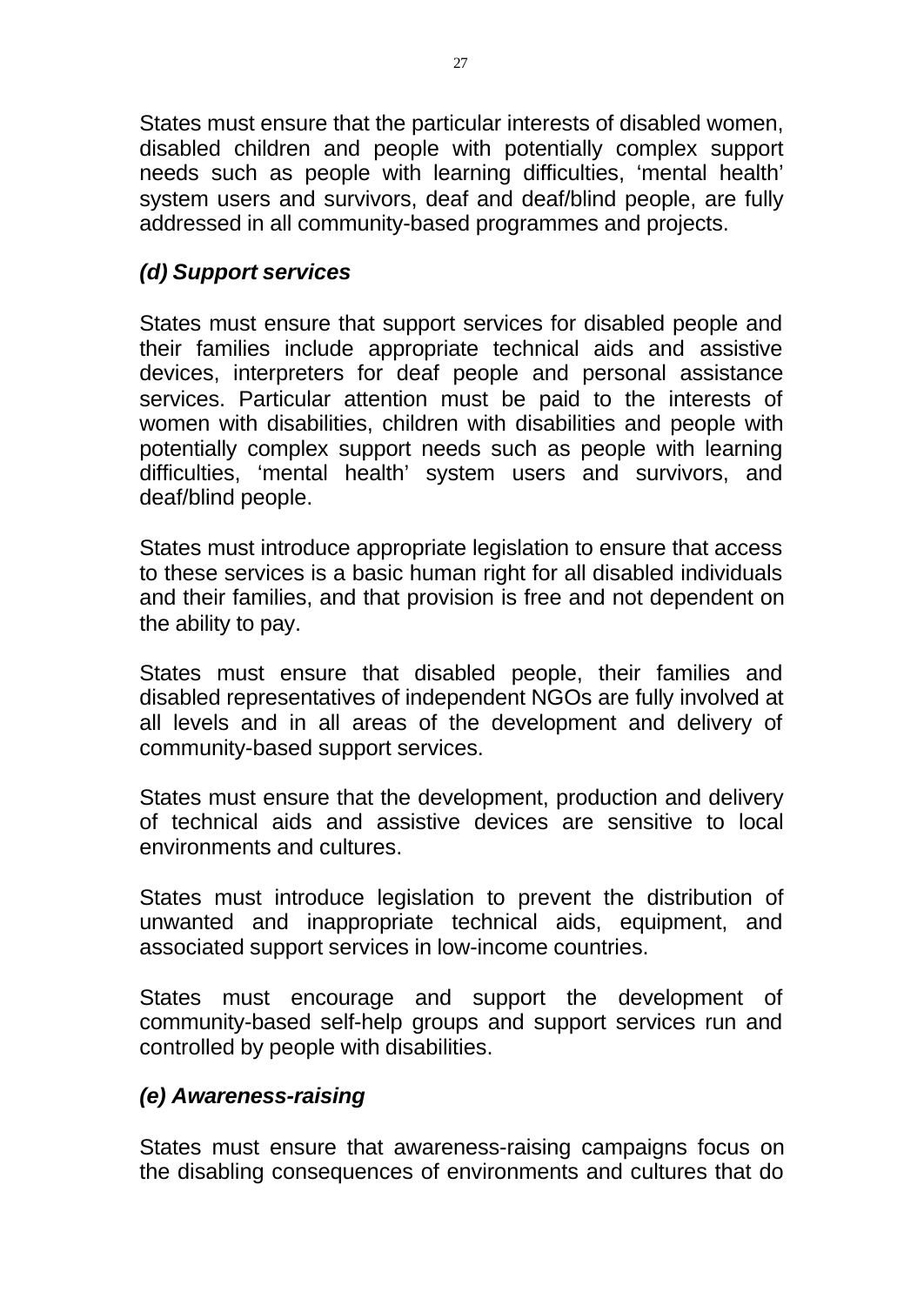not take account of the needs of disabled people and their families regardless of the nature and/or severity of impairment, age, race, ethnicity, and sexual orientation.

States must ensure that awareness-raising campaigns target all sections of the community including policy-makers, politicians, religious leaders, teachers, health and social service professionals, disabled people and their families. Those living in long-term institutions must also be reached. Awareness-raising among disabled people themselves is needed so that they can develop positive self-identities and a shared disability culture and consciousness.

States must ensure that awareness-raising programmes target all elements of the media. Special attention must be paid to cultivate and support positive high-profile disabled role models within the media.

States must ensure that short training programmes focusing exclusively on issues of equality for people with disabilities are planned to augment awareness-raising campaigns. These programmes must be provided for all sections of the community including religious leaders, politicians, policy-makers, local government officials, health service professionals, teachers, employers, disabled people and their families.

States must ensure that disabled people and disabled representatives of NGOs are fully involved at every level in the development and delivery of all public awareness-raising campaigns.

States must ensure that awareness-raising campaigns go beyond impairment and disability issues, and address the complex relationship between health and wealth within and between countries.

Awareness-raising campaigns must draw attention to the increasing gap between rich and poor people within and between nations, and its consequences for health and related issues. The increasing commercialization and unequal distribution of medical and health related services throughout the world are major awareness-raising issues.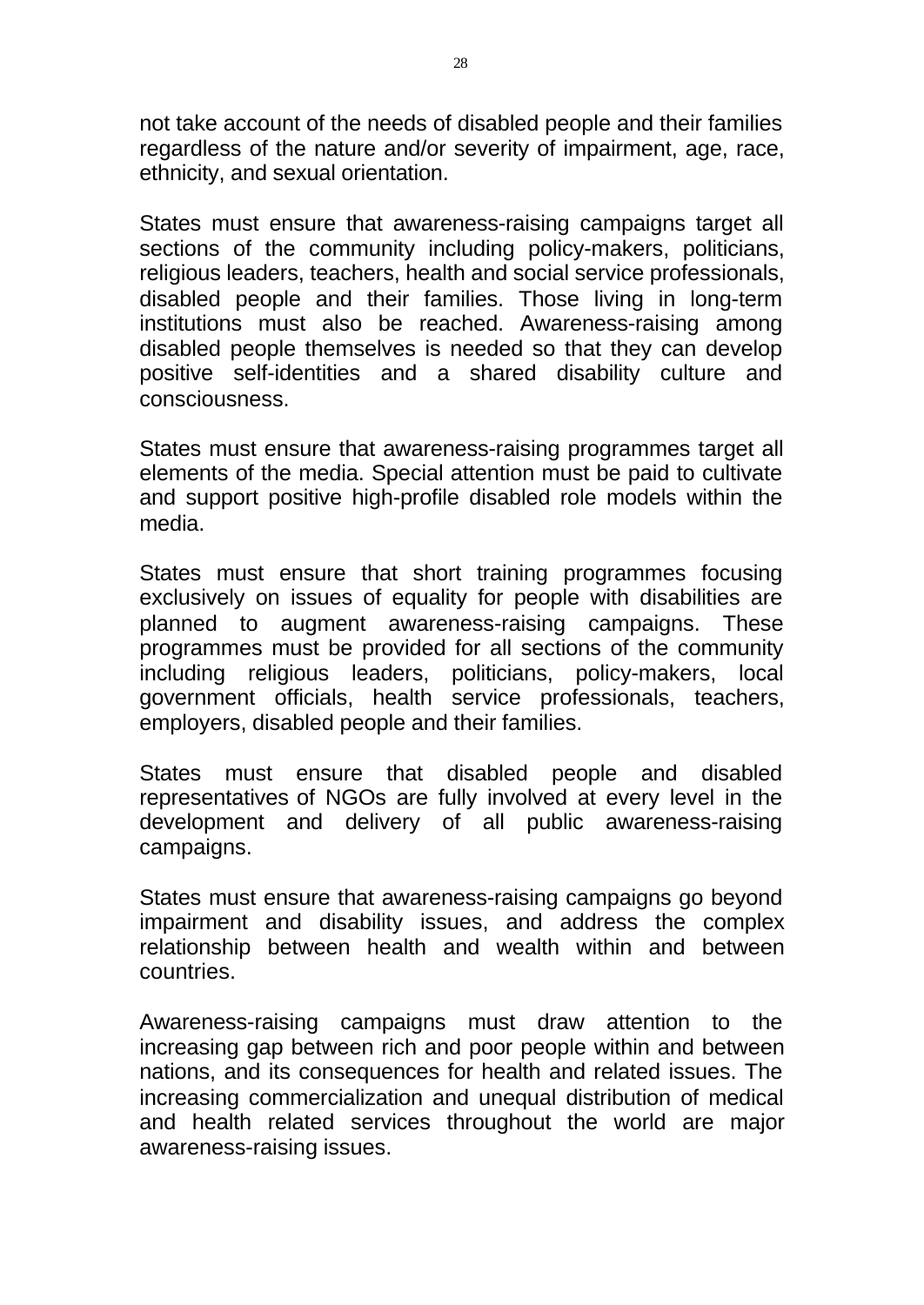States must urge the UN to establish a UN Convention on the human rights of persons with disabilities.

#### **Further reading**

Armstrong F, Barton L. *Disability, Human Rights and Education: Cross Cultural Perspectives*, Buckingham, Open University Press, 1999.

Charlton JI. *Nothing About Us Without Us: Disability Oppression and Empowerment*, Berkeley, University of California Press, 1998.

Clear M. *Promises Promises: Disability and Terms of Inclusion*, New South Wales, Federation Press, 2000.

Coleridge P. *Disability Liberation and Development*, Oxford, Oxfam Publications, 1983.

Cooper J. ed. *Law, Rights and Disability* , London, Jessica Kingsley, 2001.

DAA. *Overcoming Obstacles to the Integration of Disabled People*, London, Disability Awareness in Action, 1995.

Daunt P. *Meeting Disability: A European Perspective*, London, Cassell Education, 1991.

Despouy L. *Human Rights and Disability* , New York, United Nations Economic and Social Council, 1991.

DPI. *Proceedings of the Third World Congress of Disabled Peoples*' *International*, Winnipeg, Disabled Peoples' International, 1993.

DS. Special Issue: Disability, Development in a Changing World, *Disability and Society*, 1996, **11**:4.

Hastie R. *Disabled Children in a Society at War: A Casebook from Bosnia*, Oxford, Oxfam Publications, 1997.

Ingstad B, Reynolds Whyte S. *Disability and Culture*, California, University of California Press, 1995.